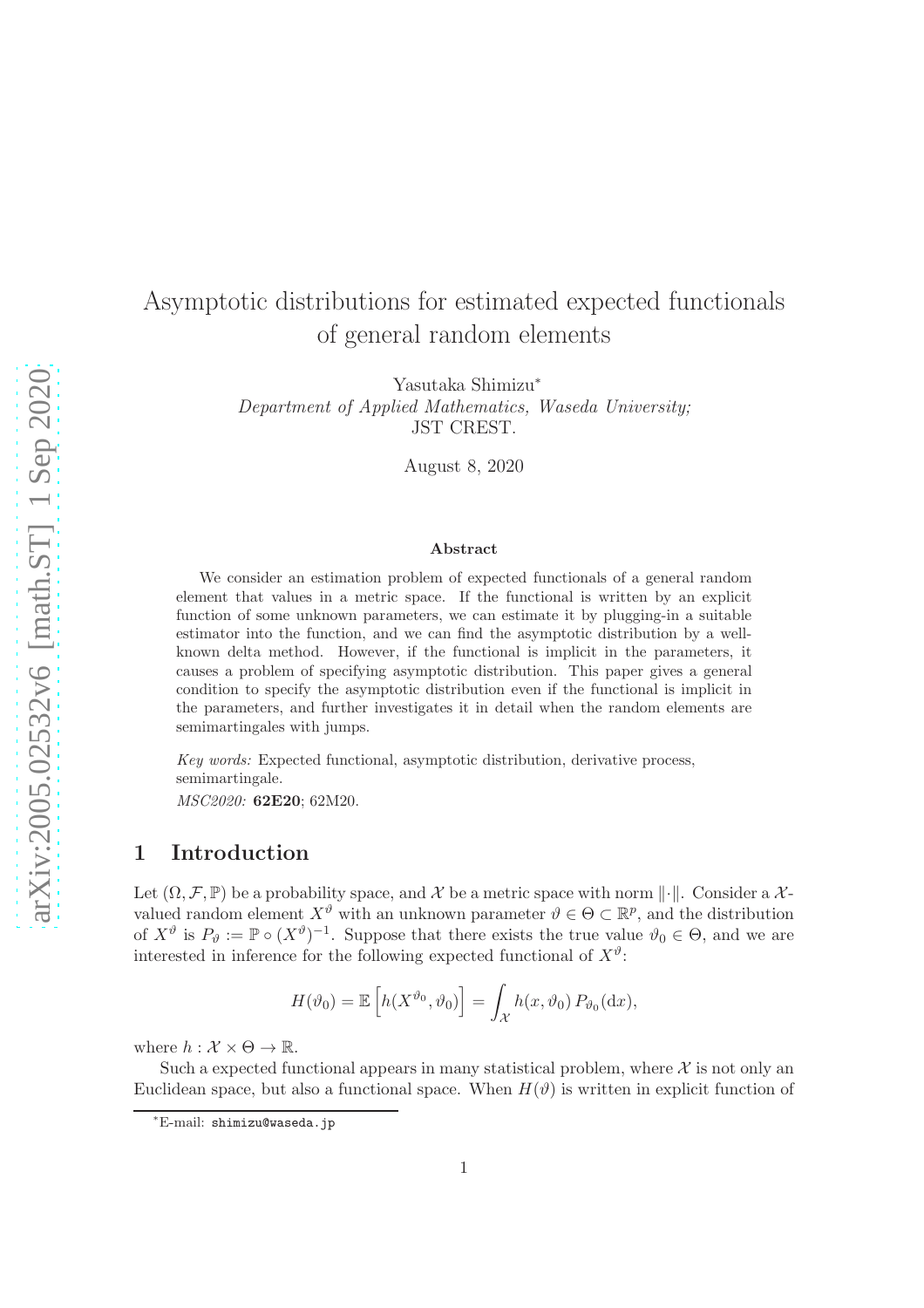$\vartheta$ , we can estimate it as a *plug-in estimator*  $H(\widehat{\vartheta})$  with a suitable estimator of  $\vartheta_0$  pluggedin, and it will be easy to evaluate the statistical error by, e.g., the delta method: for example, if H is differentiable and  $\hat{\theta}$  is asymptotically normal with asymptotic variance  $\sigma_0^2$ , then  $H(\hat{v})$  is also asymptotically normal with asymptotic variance  $|\nabla_{\theta}H(\hat{v}_0)|^2 \sigma_0^2$ ; see, e.g., Corollary [2.1,](#page-5-0) below. However, it is not practicable when  $H(\vartheta)$  is implicit in  $\vartheta$ , which is our interest in this paper.

For example, consider a case where  $X^{\vartheta} = (X^{\vartheta}_t)_{t \in [0,T]}$  is a diffusion process, which is a  $C([0,T])$ -valued random element. Estimating problem for

<span id="page-1-0"></span>
$$
H(\vartheta) = \mathbb{E}\left[e^{-rT}\max(X_T^{\vartheta} - K, 0)\right], \quad r, K > 0
$$
\n(1.1)

will appear in a typical financial problem for the pricing an *European call option* with strike price K and interest rate r when  $X^{\vartheta}$  is a stock price. This functional H is generally implicit in  $\vartheta$  except for some special models of  $X^{\vartheta}$ . In such a case, Monte Carlo simulation will be used: based on an estimated value of  $\vartheta_0$ , say  $\widehat{\vartheta}$ , generate many paths from the estimated distribution  $P_{\hat{\theta}}$  by simulations, say  $X^{\vartheta}(i)$   $(i = 1, 2, ..., B)$ , and compute the average  $B^{-1}\sum_{i=1}^{B}e^{-rT}\max(X_{T}^{\hat{\theta}}(i)-K,0),$  which goes to, not  $H(\vartheta_0)$ , but  $H(\widehat{\vartheta})$  as  $B\to\infty$ , that remains a statistical error. To get information of  $H(\vartheta_0)$ , we need to know the asymptotic distribution of  $H(\vartheta)$ , but such a statistical error seems often ignored in practice since the asymptotic variance of  $H(\widehat{\theta})$  is not clear.

In this paper, we investigate the specification of asymptotic distribution of  $H(\widehat{\theta})$  even in the case where  $H(\vartheta)$  is possibly implicit in  $\vartheta$  (so the delta method is not available explicitly), when  $X^{\vartheta}$  is a random element that values in a general metric space  $(\mathcal{X}, \|\cdot\|)$ . More precisely, we will find the asymptotic distribution of

<span id="page-1-1"></span>
$$
\gamma_n^{-1}(H(\widehat{\vartheta}) - H(\vartheta_0))\tag{1.2}
$$

when  $\gamma_n^{-1}(\widehat{\theta}-\theta_0) \stackrel{d}{\longrightarrow} Z$  as  $n \to \infty$  for some random variable Z and norming sequence  $\gamma_n \to 0 \ (n \to \infty)$ . This problem is a very fundamental problem in statistics, and it is well known, in the case where  $H$  is explicit and differentiable, that the asymptotic distribution is found by the delta method:

$$
\gamma_n^{-1}(H(\widehat{\vartheta}) - H(\vartheta_0)) \stackrel{d}{\longrightarrow} \nabla_{\vartheta} H(\vartheta_0) Z.
$$

However, it seems not discussed sufficiently in a statistical context when  $H(\vartheta)$  is implicit, and especially when  $X^{\vartheta}$  is a stochastic process. Formally speaking, we need the following derivative:

$$
\nabla_{\theta} H(\theta) = \nabla_{\theta} \mathbb{E}[h(X^{\theta}, \theta)] = \mathbb{E}\left[\nabla_x h(X^{\theta}, \theta) \nabla_{\theta} X^{\theta} + \dot{h}(X^{\theta}, \theta)\right],
$$

where  $\dot{h}(x, \vartheta) = \nabla_{\vartheta} h(x, \vartheta)$ , if  $\nabla_{\vartheta}$  and E are exchangable. However, the last expectation has a bit problem sisnce the sense of the derivative " $\nabla_{\theta} X^{\theta}$ " is still not clear.

Such a "derivative" has been considered in sensitivity analysis for expected functionals. For example, when  $X^{\vartheta}$  is a Euclidian valued random variable with a parameter  $\vartheta$  in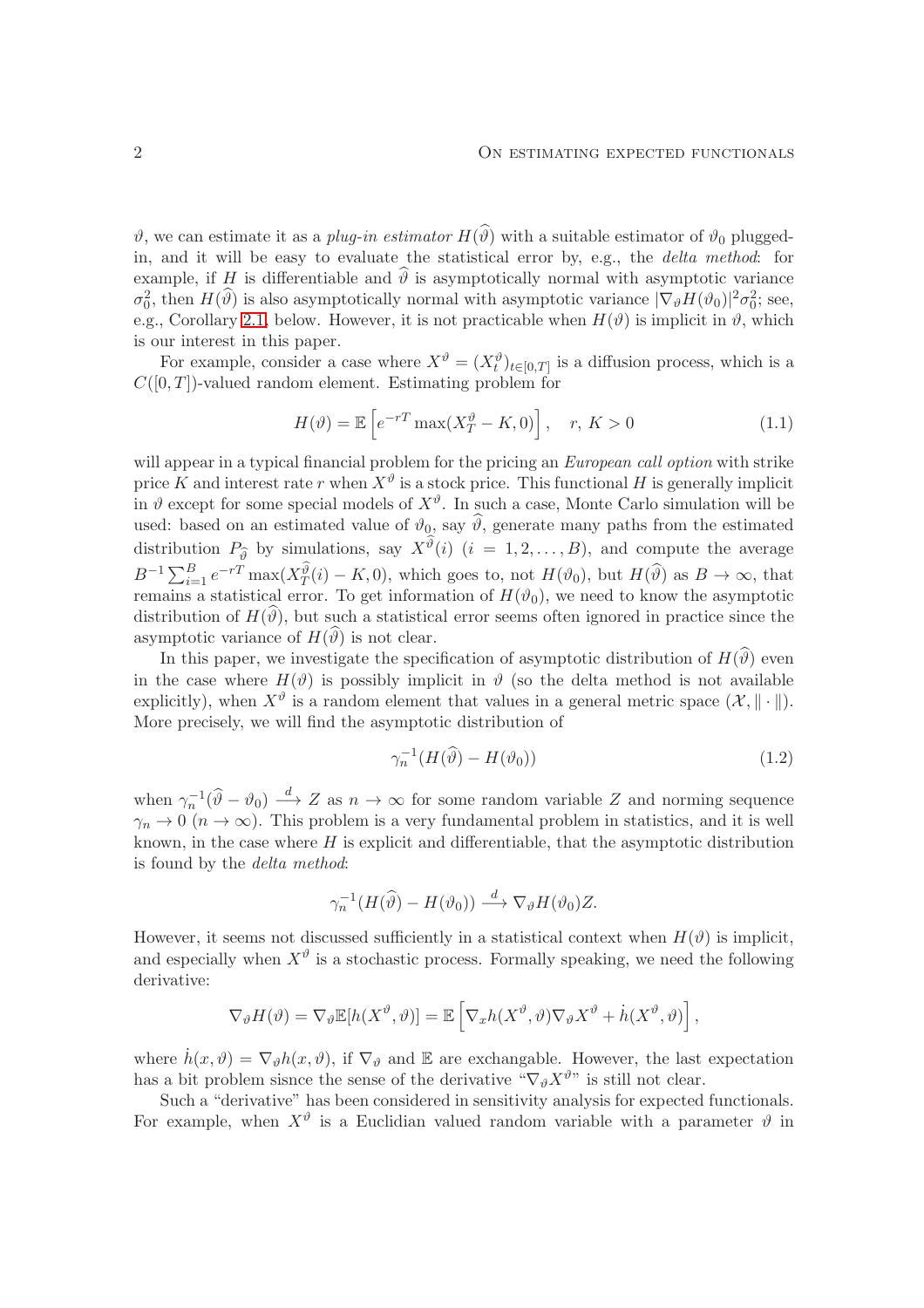the distribution, Suri [\[21\]](#page-28-0) discusses an expression of a derivative  $\nabla_{\theta} X^{\theta}$  based on the distribution function. Moreover, when  $X^{\vartheta}$  is a stochastic process with the initial value  $X_0^{\vartheta} = \vartheta$ , the map  $x \mapsto X_t^x(\omega)$  is called a *stochastic flow*, and the continuity and the differentiability with respect to  $\vartheta$  can be discussed; see., e.g., Protter [\[16\]](#page-28-1), Chapter V.7 in the case where  $X^x$  satisfies a stochastic differential equation.

A similar problem appears in financial computation of Greeks, which are obtained as derivatives of option prices with respect to some specific parameters since those prices are written by expected functionals of underlying stock prices as in, e.g.,  $(1.1)$ . This problem is recently well studied via Malliavin calculus, which has a powerful tool such as "integration-by-parts" formula to compute such derivatives; see, e.g., Davis and Jo-hansson [\[3\]](#page-27-0), Fournie et al.  $[5, 6]$  $[5, 6]$ , Gobet and Kohatsu-Higa [\[10\]](#page-27-3), among others. see also Kohatsu-Higa and Montero [\[12\]](#page-28-2) as a good guidance. t On the other hand, Chen and Glasserman [\[2\]](#page-27-4), Glasserman and Liu [\[9\]](#page-27-5) take the path-wise derivative approach to compute  $\mathbb{E}\left[\nabla_x h(X^{\vartheta}, \vartheta) \nabla_{\vartheta} X^{\vartheta}\right]$  by Monte Carlo simulations; see also Glasserman [\[8\]](#page-27-6), Chapter 7.

In this paper, we will take a different approach. We consider a differentiability of  $X^{\vartheta}$ with respect to  $\vartheta$  in the L<sup>q</sup>-sense for  $q > 0$  to evaluate errors in higher order terms; see the condition  $A(*q*)$ , below. Under this approach, the regularity conditions for  $(1.2)$  can be an expectation-based and easy to check,

First, we will discuss general conditions to yield asymptotic distributions in both cases where  $\mathcal{X} = \mathbb{R}^d$  and  $\mathcal{X}$  is a functional space, and then we see the each case in detail. The former is a standard situation, where the delta method is obtained as a special case; see Corollary [2.1,](#page-5-0) but the latter is performed with a kind of *derivative* of  $X^{\vartheta}$  with respect to  $\vartheta$ ; see Theorem [2.2.](#page-6-0) The case where  $X^{\vartheta}$  are semimartingale that values in D-space is important in applications. In this case, the asymptotic distribution can be described in terms of the *derivative process* of  $X^{\vartheta}$  with respect to  $\vartheta$  in  $L^{q}$ -sense. The derivative process is essentially the same as the path-wise derivative discussed in Chen and Glasserman [\[2\]](#page-27-4), but we will give a different approach and an evaluation for not only a continuous diffusion processes, but also semimartingales with jumps, which is a new contribution on the derivative process because Glasserman and Liu [\[9\]](#page-27-5) just discuss from the simulations point of view. Our investigation on jump processes indicates that an error in [\(1.2\)](#page-1-1) may get worse when  $X^{\vartheta}$  values in D-space than the case where  $X^{\vartheta}$  values in C-space; see Remark [4.2.](#page-18-0)

The paper is organized as follows. In Section [2,](#page-3-0) we shall state fundamental conditions to get the asymptotic distribution in a general formulation, and a special case where  $\mathcal{X} = \mathbb{R}^d$  is described there as a corollary of the general statement as well as the usual delta method. In later sections, we will consider more specific cases. In Section [3,](#page-7-0) we consider the case where  $X^{\vartheta}$  is functional valued, and a sufficient condition to ensure that the asymptotic normality of  $H(\vartheta)$  is given in terms of the norm of the functional space X. We shall check the condition in each specific form of the functional. Section [4](#page-13-0) is devoted to the case where  $X^{\vartheta}$  is described by stochastic differential equations with jumps. The situation differs to a large extent when  $X^{\vartheta}$  does not have a jump in the path (X is a Cspace), compared to when  $X^{\vartheta}$  does (X is a D-space). The result indicates that we should be careful to use  $H(\hat{\theta})$  since it may not be asymptotically normal in the case where  $X^{\theta}$  is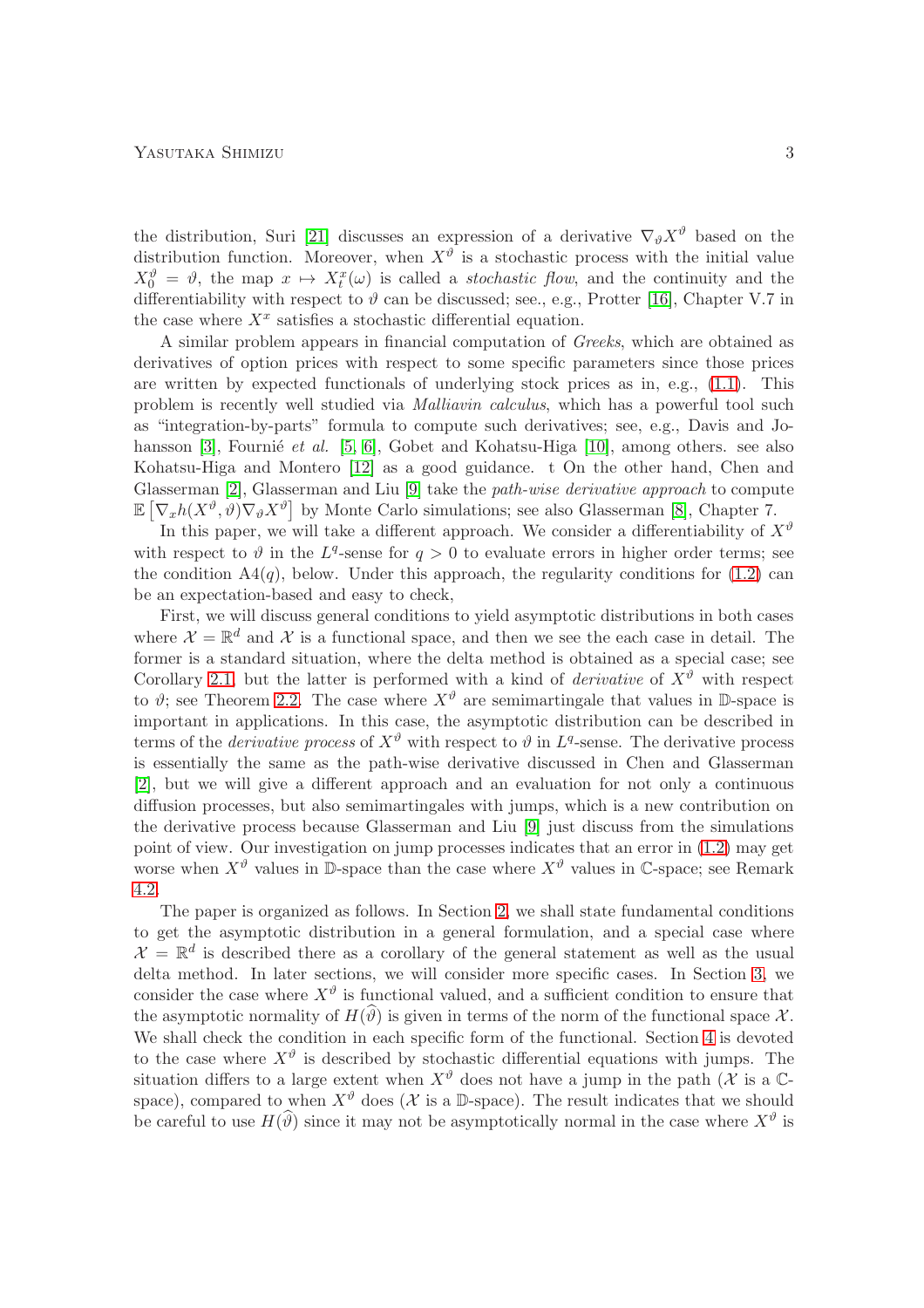a jump process.

Throughout the paper, we use the following notation.

- $A \leq B$  means that there exists a universal constant  $c > 0$  such that  $A \leq c \cdot B$ .
- A d-dim Gaussian variable (distribution) with mean 0 and variance-covariance matrix  $\Sigma$  is denoted by  $N_d(0, \Sigma)$ . We omit the index  $d = 1$ .
- For a function  $f : \mathbb{R}^d \to \mathbb{R}$  and  $x = (x_1, \dots, x_d) \in \mathbb{R}^d$ ,

$$
\nabla_x f = \left(\frac{\partial f}{\partial x_1}, \dots, \frac{\partial f}{\partial x_d}\right)^\top,
$$

and  $\nabla_x^k = \nabla_x \otimes \nabla_x^{k-1}$ ,  $(k = 2, 3, ...)$ , constitutes a multilinear form.

• For a function  $f : \mathbb{R}^d \times \Theta \to \mathbb{R}$  and an integer  $k$ ,

$$
\dot{f}(x,\vartheta) = \nabla_{\vartheta} f(x,\vartheta); \quad f^{(k)}(x,\vartheta) = \nabla_x^k f(x,\vartheta).
$$

Note that  $\nabla_x^k f$  is a k-th order tensor.

• For a k-th order tensor  $x = (x_{i_1,i_2,\dots,i_k})_{i_1,\dots,i_k=1,d} \in \mathbb{R}^d \otimes \cdots \otimes \mathbb{R}^d$ ,

$$
|x| = \sqrt{\sum_{i_1=1}^d \cdots \sum_{i_k=1}^d x_{i_1, i_2, \dots, i_k}^2}.
$$

• For a X-valued random element X,  $||X||_{L^p} = (||X||^p)^{1/p}$  for  $p > 0$ , where  $|| \cdot ||$  a norm on  $\mathcal{X}$ , and write  $X \in L^p$  if  $||X||_{L^p} < \infty$ .

# <span id="page-3-0"></span>2 Fundamental conditions for asymptotic distributions

### 2.1 Basic results in general formulation

Assume that a realization of  $X^{\vartheta_0}$  from  $P_{\vartheta_0}$ , say  $X^{\vartheta_0,n}$ , is given, where *n* is supposed to be a parameter on which the sample size depends. For example, when we observe n-samples of i.i.d. variables  $\{X_k\}_{k\in\mathbb{N}}$ , it can be regarded as  $X^{\vartheta_0,n} = (X_1, X_2, \ldots, X_n)$ , so n represents the number of samples. When  $X^{\vartheta_0}$  is a stochastic process  $X = (X_t)_{t \geq 0}$ ,  $X^{\vartheta_0, n}$  can be a time-continuous observation in a [0, n]-time interval:  $X^{\vartheta_0,n} = (X_t)_{t \in [0,n]},$  or it can be discrete samples such as  $X^{\vartheta_0,n} = (X_0, X_{t_1}, \ldots, X_{t_n}),$  among others. We assume that a "good" estimator of  $\vartheta_0$  is given based on the observations  $X^{\vartheta_0,n}$ , say

$$
\widehat{\vartheta}_n := \widehat{\vartheta}(X^{\vartheta_0, n}).
$$

We assume that some estimator of  $\vartheta_0$ , say  $\vartheta_n$ , is given in a suitable manner. We shall investigate a fundamental condition under which  $H(\vartheta_n)$  is the asymptotic distribution is specified.

We make the following conditions.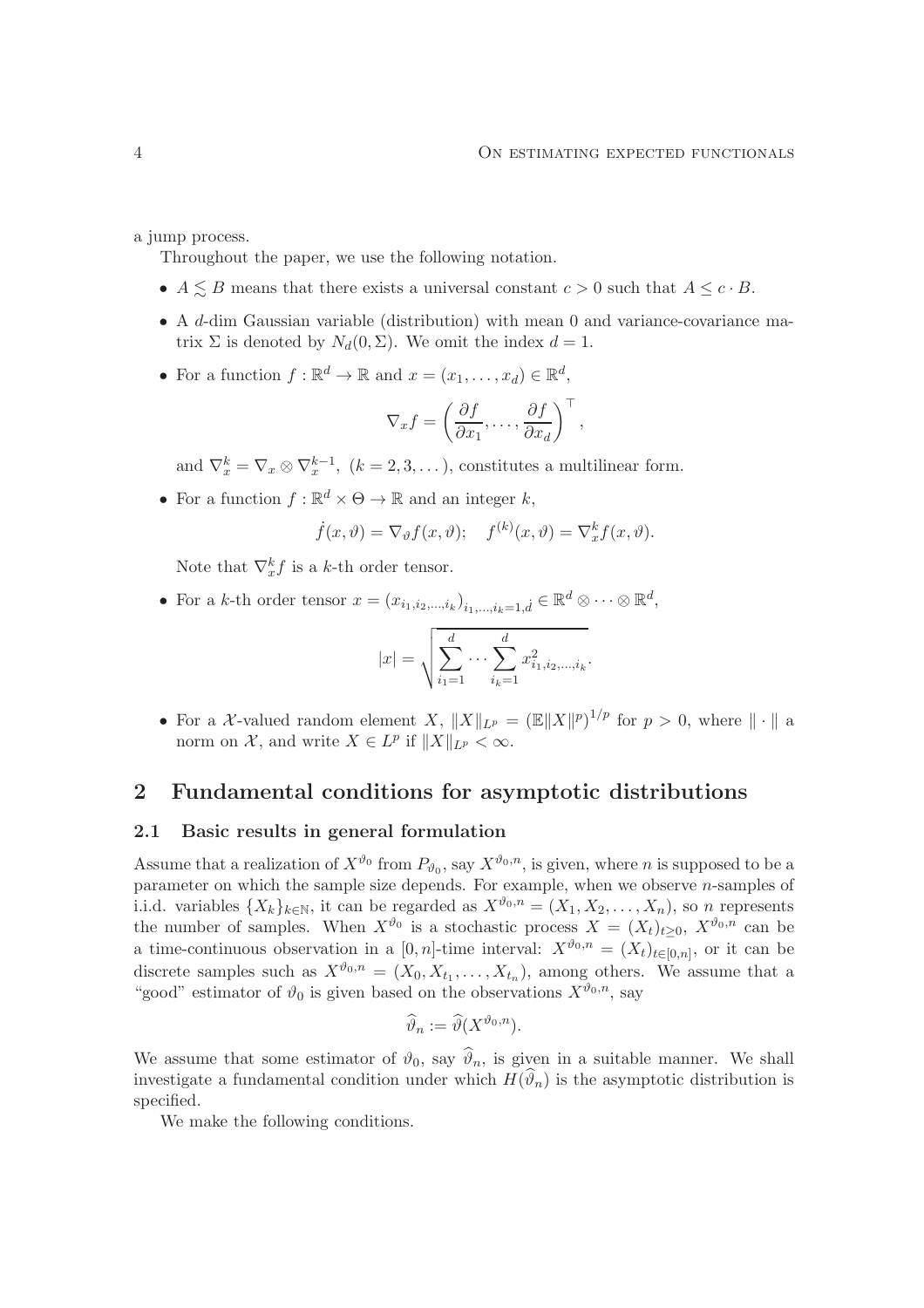YASUTAKA SHIMIZU 5

- <span id="page-4-1"></span>**A 1.** For any  $\vartheta' \in \Theta$ ,  $\nabla_{\vartheta} \mathbb{E}[h(X^{\vartheta'} , \vartheta)] = \mathbb{E}[h(X^{\vartheta'} , \vartheta)].$
- <span id="page-4-2"></span>**A 2.** The function  $\vartheta \mapsto \mathbb{E}[h(X^{\vartheta}, \vartheta)]$  is continuous.

<span id="page-4-0"></span>**A 3.** There exists a diagonal matrix  $\Gamma_n = \text{diag}(\gamma_n^{(1)}, \dots, \gamma_n^{(p)})$  with  $\gamma_n^{(k)} > 0$  and  $\gamma_{n*} :=$  $\max_{1 \leq k \leq p} \gamma_n^{(k)} \downarrow 0 \ (n \to \infty)$  such that the estimator  $\widehat{\vartheta}_n$  satisfies

$$
\Gamma_n^{-1}(\widehat{\vartheta}_n - \vartheta_0) \stackrel{d}{\longrightarrow} Z; \qquad \gamma_{n*}^{-1}(\widehat{\vartheta}_n - \vartheta_0) \stackrel{d}{\longrightarrow} Z^*,
$$

as  $n \to \infty$ , for p-dim random variables Z and  $Z^*$ .

**A4(q).** There exists a  $\mathcal{X}^p$ -valued random element  $Y^{\vartheta}$  such that  $Y^{\vartheta} \in L^q$  for  $q > 0$  and

$$
||X^{\vartheta+u} - X^{\vartheta} - u^{\top} Y^{\vartheta}||_{L^{q}} = o(|u|), \quad |u| \to 0,
$$

uniformly in  $\vartheta \in \Theta$ .

**Remark 2.1.** As for condition [A3,](#page-4-0) it usually holds that  $\gamma_n^{(k)} = 1/\sqrt{n}$  for all k in i.i.d.cases, but there are some examples where the rates of convergence are different among parameters, e.g., for a sequence such that  $T_n/n \to 0$  as  $n \to \infty$  and constants  $\sigma_1^2, \sigma_2^2 \neq 0$ ,

$$
\operatorname{diag}(\sqrt{T_n}, \sqrt{n})(\widehat{\vartheta}_n^{(1)} - \vartheta_0^{(1)}, \widehat{\vartheta}_n^{(2)} - \vartheta_0^{(2)})^\top \stackrel{d}{\longrightarrow} N_2\left(0, \operatorname{diag}(\sigma_1^2, \sigma_2^2)\right) = Z.
$$

In such a case,  $\gamma_{n*} = 1/\sqrt{T_n}$  and we have

$$
\sqrt{T_n}(\widehat{\vartheta}_n^{(1)} - \vartheta_0^{(1)}, \widehat{\vartheta}_n^{(2)} - \vartheta_0^{(2)})^\top \stackrel{d}{\longrightarrow} (N(0, \sigma_1^2), 0)^\top = Z^*,
$$

which is a degenerate random variable; see also Examples [4.1](#page-18-1) and [4.3.](#page-20-0)

**Remark 2.2.** In condition  $A4(q)$ , the random element  $Y^{\vartheta}$  is interpreted as the first derivative of  $X^{\vartheta}$  with respect to  $\vartheta$  in the sense of  $L^{q}$ .

Although the following seems to be a simple result, we shall claim it here since it is a basis of the discussion below.

<span id="page-4-3"></span>**Theorem 2.1.** Suppose that  $A1 - A3$  $A1 - A3$  $A1 - A3$  hold true, and that there exists a constant vector  $C_{\vartheta_0} \in \mathbb{R}^p$  such that for  $\gamma_{n*} := \max_{1 \leq k \leq p} \gamma_n^{(k)}$ ,

$$
\gamma_{n*}^{-1} \mathbb{E}\left[h(X^{\vartheta}, \vartheta_0) - h(X^{\vartheta_0}, \vartheta_0)\right] \Big|_{\vartheta = \widehat{\vartheta}_n} = C_{\vartheta_0}^\top \gamma_{n*}^{-1} (\widehat{\vartheta}_n - \vartheta_0) + o_p(1),\tag{2.1}
$$

as  $n \to \infty$ . Then, it holds that

<span id="page-4-4"></span>
$$
\gamma_{n*}^{-1}[H(\widehat{\vartheta}_n) - H(\vartheta_0)] \stackrel{d}{\longrightarrow} (\mathbb{E}[\dot{h}(X^{\vartheta_0}, \vartheta_0)] + C_{\vartheta_0})^{\top} Z^*, \quad n \to \infty.
$$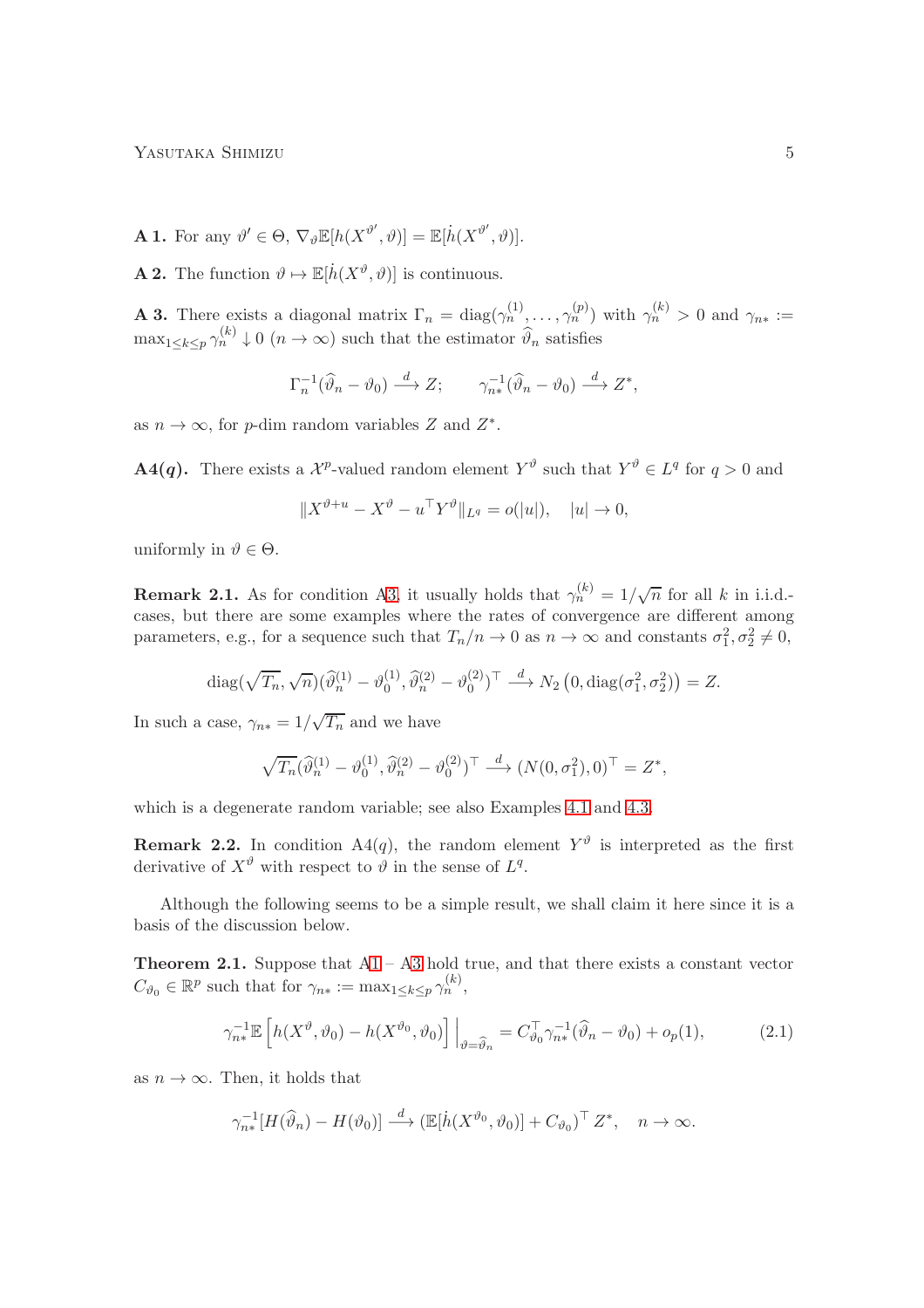*Proof.* Let  $X_*^{\vartheta_0} \sim P_{\vartheta_0}$ , which is independent of the data  $X^{\vartheta_0,n}$ . Then we have that

$$
H(\vartheta_n) - H(\vartheta_0)
$$
  
\n
$$
= \mathbb{E}\left[h(X_*^{\widehat{\vartheta}_n}, \widehat{\vartheta}_n) - h(X_*^{\vartheta_0}, \vartheta_0)|X^{\vartheta_0, n}\right]
$$
  
\n
$$
= \mathbb{E}\left[h(X_*^{\widehat{\vartheta}_n}, \widehat{\vartheta}_n) - h(X_*^{\widehat{\vartheta}_n}, \vartheta_0)|X^{\vartheta_0, n}\right] + \mathbb{E}\left[h(X_*^{\widehat{\vartheta}_n}, \vartheta_0) - h(X_*^{\vartheta_0}, \vartheta_0)|X^{\vartheta_0, n}\right]
$$
  
\n
$$
= \mathbb{E}\left[h(X_*^{\vartheta}, \vartheta_0 + \eta_n(\widehat{\vartheta} - \vartheta_0))\Big|_{\vartheta = \widehat{\vartheta}_n} (\widehat{\vartheta}_n - \vartheta_0) + \mathbb{E}\left[h(X_*^{\vartheta}, \vartheta_0) - h(X_*^{\vartheta_0}, \vartheta_0)\right]\Big|_{\vartheta = \widehat{\vartheta}_n},
$$

where  $\eta_n$  is a random variable values in [0, 1]. We use the mean value theorem in the last equality. Then, under [A2,](#page-4-2) the continuous mapping theorem yields the result.  $\Box$ 

This theorem immediately leads us a version of the *delta method* when  $\mathcal{X} = \mathbb{R}^d$ .

<span id="page-5-0"></span>**Corollary 2.1.** Consider the case where  $\mathcal{X} = \mathbb{R}^d$  and  $X^{\vartheta}$  be a random variable with probability density  $f: \mathcal{X} \times \Theta \to \mathbb{R}$  in Theorem [2.1.](#page-4-3) Suppose that f is twice differentiable with respect to  $\vartheta \in \Theta$  with  $\int_{\mathcal{X}} h(x, \vartheta_0) \dot{f}(x, \vartheta_0) dx < \infty$ . Moreover, suppose [A3](#page-4-0) holds, and that it holds for the second derivative of f in  $\vartheta$ , say  $\ddot{f}$ , such that

$$
\sup_{\vartheta \in \Theta} \left| \int_{\mathcal{X}} h(x, \vartheta_0) \ddot{f}(x, \vartheta) \, dx \right| < \infty. \tag{2.2}
$$

Then  $C_{\vartheta}$  in [\(2.1\)](#page-4-4) is given by  $C_{\vartheta} = \int_{\mathbb{R}} h(x, \vartheta) \dot{f}(x, \vartheta) dx$ , and it follows that

$$
\gamma_{n*}^{-1}[H(\widehat{\vartheta}_n) - H(\vartheta_0)] \stackrel{d}{\longrightarrow} \nabla_{\vartheta} H(\vartheta_0)^\top Z^*, \quad n \to \infty,
$$

where

$$
\nabla_{\vartheta} H(\vartheta_0) = \int_{\mathcal{X}} \left[ \dot{h}(x, \vartheta_0) f(x, \vartheta_0) + h(x, \vartheta_0) \dot{f}(x, \vartheta_0) \right] dx.
$$

*Proof.* For  $\vartheta \in \Theta$  and  $u \in \mathbb{R}^p$  with  $\vartheta + u \in \Theta$ , it follows from Taylor's formula that

$$
\mathbb{E}\left[h(X^{\vartheta+u},\vartheta)-h(X^{\vartheta},\vartheta)\right] = \int_{\mathcal{X}} h(x,\vartheta)\left[f(x,\vartheta+u)-f(x,\vartheta)\right] dx
$$

$$
= \int_{\mathcal{X}} h(x,\vartheta)\left[u^{\top}\dot{f}(x,\vartheta)+u^{\top}\ddot{f}(x,\vartheta_u)u\right] dx
$$

where  $\vartheta^u := \vartheta + \eta_u u$  for some  $\eta_u \in [0,1]$ . Hence, when  $\vartheta = \vartheta_0$  and  $u = \widehat{\vartheta}_n - \vartheta_0$  and both sides are multiplied by  $\gamma_{n*}^{-1}$ , we have that

$$
\gamma_{n*}^{-1} \mathbb{E} \left[ h(X^{\widehat{\vartheta}_n}, \vartheta_0) - h(X^{\vartheta_0}, \vartheta_0) \right] = \left( \int_{\mathcal{X}} h(x, \vartheta_0) \dot{f}(x, \vartheta_0) dx \right)^{\top} \cdot \gamma_{n*}^{-1} (\widehat{\vartheta}_n - \vartheta_0) + O_p(|\widehat{\vartheta}_n - \vartheta_0|), \quad n \to \infty.
$$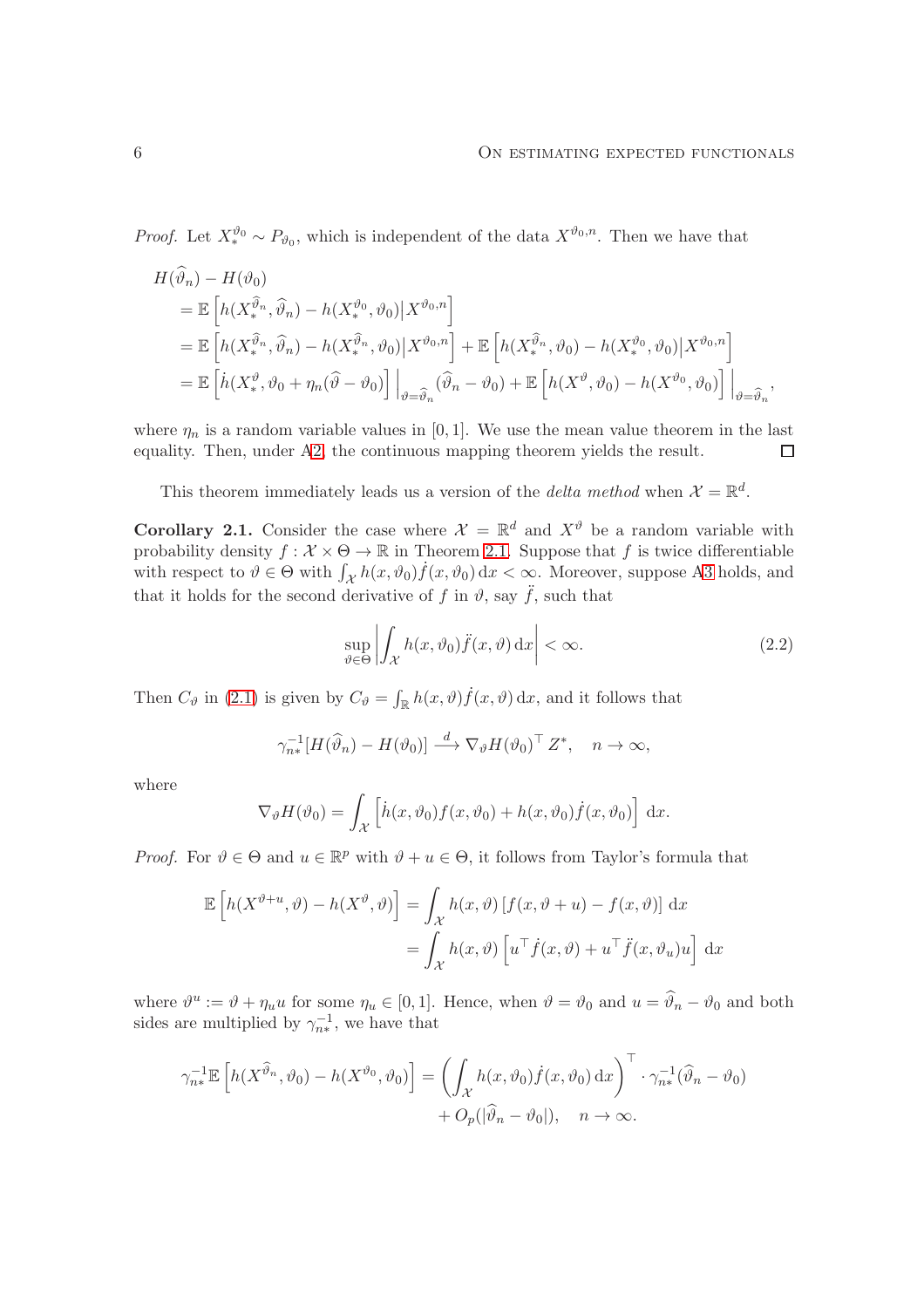Therefore,  $C_{\vartheta_0} = \int$  $\int_{\mathcal{X}} h(x, \vartheta_0) \dot{f}(x, \vartheta_0) dx$ , and Theorem [2.1](#page-4-3) and the condition [A1](#page-4-1) yield that

$$
\gamma_{n*}^{-1}[H(\widehat{\vartheta}_{n}) - H(\vartheta_{0})] \stackrel{d}{\longrightarrow} \left(\int_{\mathcal{X}} \left[\dot{h}(x,\vartheta_{0})f(x,\vartheta_{0}) + h(x,\vartheta_{0})\dot{f}(x,\vartheta_{0})\right] dx\right)^{\top} Z^{*}
$$

$$
= \nabla_{\vartheta} H(\vartheta_{0})^{\top} Z^{*}, \quad n \to \infty.
$$

When  $X$  is not Euclidean, but some functional spaces, the following theorem will be useful to specify the value of  $C_{\vartheta_0}$  in Theorem [2.1.](#page-4-3)

<span id="page-6-0"></span>**Theorem 2.2.** Suppose that assumptions [A3](#page-4-0) and  $A4(q)$  hold for a constant  $q > 1$ , and that there exists a  $\mathbb{R}^p$ -valued random variable  $G_{\vartheta_0} \in L^1$  such that for each  $u \in \mathbb{R}$  with  $\vartheta_0 + u \in \Theta$ ,

$$
\left| \mathbb{E}[h(X^{\vartheta_0+u}, \vartheta_0) - h(X^{\vartheta_0}, \vartheta_0) - u^\top G_{\vartheta_0}] \right| \lesssim \| X^{\vartheta_0+u} - X^{\vartheta_0} - u^\top Y^{\vartheta_0} \|_{L^q} + r_u,
$$
 (2.3)

where  $r_u = o(|u|)$  as  $|u| \to 0$ . Then the equality [\(2.1\)](#page-4-4) holds true with  $C_{\vartheta_0} = \mathbb{E}[G_{\vartheta_0}].$ 

*Proof.* The assumption  $A(q)$  with  $q > 1$  implies that

$$
\left| \mathbb{E}[h(X^{\vartheta_0+u}, \vartheta_0) - h(X^{\vartheta_0}, \vartheta_0) - u^\top G_{\vartheta_0}] \right| = o(|u|), \quad |u| \to 0.
$$

Then, it follows that

$$
\mathbb{E}[h(X^{\vartheta_0+u},\vartheta_0)-h(X^{\vartheta_0},\vartheta_0)]=\mathbb{E}[G_{\vartheta_0}]^\top u+o(|u|), \quad |u|\to 0.
$$

When  $u = \hat{\theta}_n - \theta_0$  and both sides are multiplied by  $\gamma_{n*}^{-1}$ , we obtain

$$
\gamma_{n*}^{-1} \mathbb{E}\left[h(X^{\vartheta},\vartheta_0) - h(X^{\vartheta},\vartheta_0)\right] \Big|_{\vartheta = \widehat{\vartheta}_n} = \mathbb{E}[G_{\vartheta}]^\top \gamma_{n*}^{-1}(\widehat{\vartheta}_n - \vartheta_0) + o_p(|\gamma_{n*}^{-1}(\widehat{\vartheta}_n - \vartheta_0)|).
$$

The last term converges to zero in probability under [A3.](#page-4-0) This ends the proof.

**Example 2.1.** Consider a random variable  $X^{\vartheta}$  values on  $\mathcal{X} = \mathbb{R}$  with distribution function  $F_{\vartheta}: \mathbb{R} \to [0, 1]$  and a parameter  $\vartheta \in \Theta \subset \mathbb{R}$ . Suppose that a positive density  $\nabla_x F_{\vartheta}(x) =$  $f(x, \theta)$  exists, and that  $\nabla_{\theta}^2 F_{\theta}^{-1}$  is bounded for simplicity:

$$
D := \sup_{x \in [0,1], \vartheta \in \Theta} |\nabla^2_{\vartheta} F_{\vartheta}^{-1}(x)| < \infty. \tag{2.4}
$$

We shall consider a "derivative  $\nabla_{\vartheta} X^{\vartheta}$ " after the idea by Suri [\[21\]](#page-28-0): we may set

$$
X_{\vartheta} = F_{\vartheta}^{-1}(U); \quad \nabla_{\vartheta} X^{\vartheta} := \nabla_{\vartheta} F_{\vartheta}^{-1}(U)
$$

where U is a uniform random variable on  $[0,1]$  independent of  $\vartheta$ . This leads us to  $F_{\theta}(F_{\theta}^{-1}(U)) = U$ . Differentiating the both sides, we have that  $\nabla_{\theta} F(X^{\theta}) + f(X^{\theta}, \theta) \nabla_{\theta} X^{\theta} =$ 0, and that

$$
\nabla_{\vartheta} X^{\vartheta} = -\frac{\nabla_{\vartheta} F_{\vartheta}(X^{\vartheta})}{f(X^{\vartheta}, \vartheta)}.
$$

<span id="page-6-2"></span> $\Box$ 

<span id="page-6-1"></span> $\Box$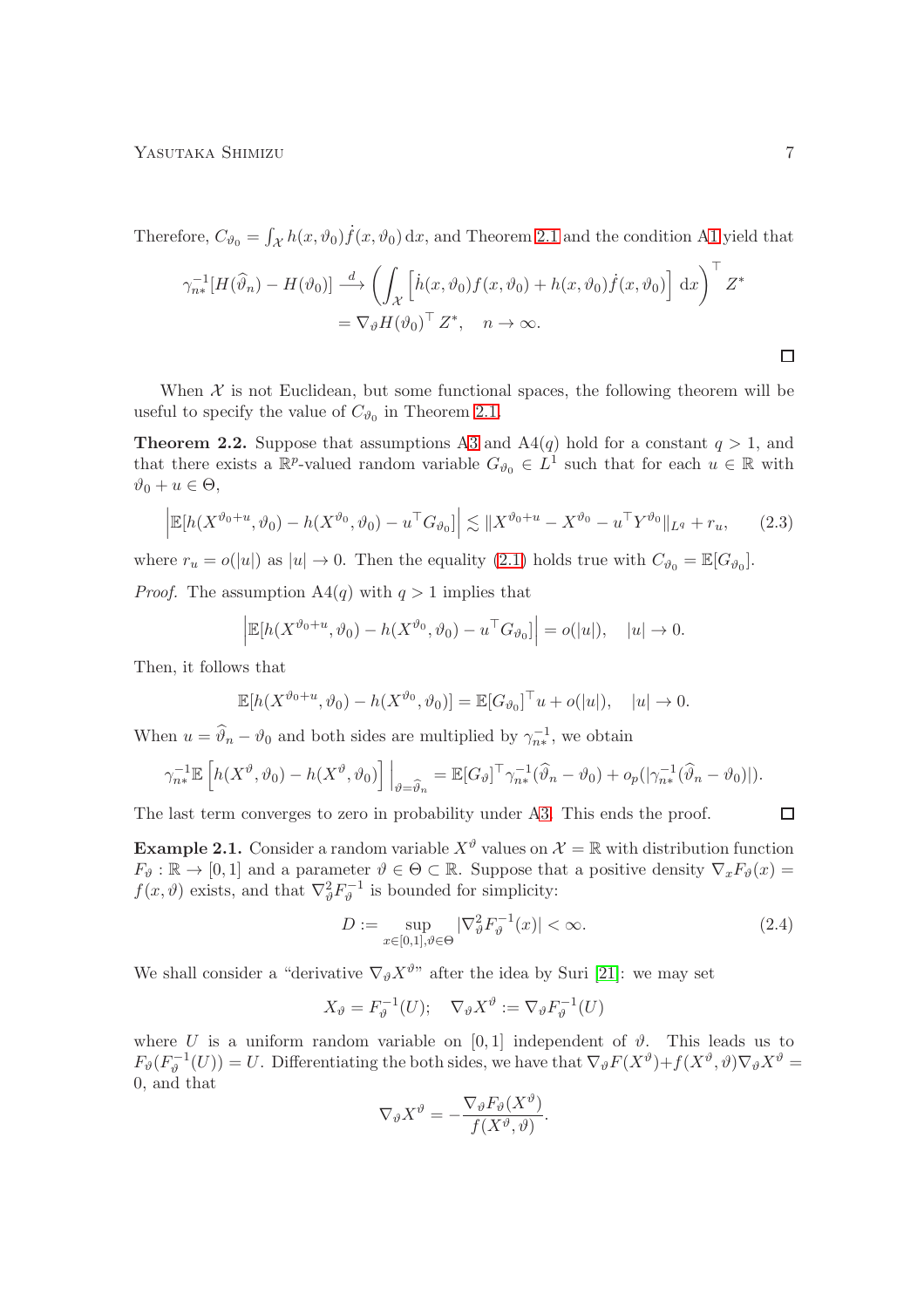Under the assumption [\(2.4\)](#page-6-1), we can easily see by Taylor's formula that, for any  $q > 0$ ,

$$
||X^{\vartheta+u} - X^{\vartheta} - u^\top \nabla_{\vartheta} X^{\vartheta}||^q \le \frac{D}{2}|u|^2 = o(u), \quad |u| \to 0,
$$

which yields the condition  $A(q)$  with  $Y^{\vartheta} = \nabla_{\vartheta} X^{\vartheta}$ .

Now we suppose that  $\nabla_x h(X^{\vartheta_0}, \vartheta_0) \in L^r$  for some  $r > 1$  with  $1/q + 1/r = 1$ . Then we can see that

$$
G_{\vartheta_0} = \nabla_x h(X^{\vartheta_0}, \vartheta_0) \nabla_{\vartheta} X^{\vartheta_0}.
$$

Indeed, we see by Taylor's formula that

$$
\left| \mathbb{E} \left[ h(X^{\vartheta_0 + u}, \vartheta_0) - h(X^{\vartheta_0}, \vartheta_0) - uG_{\vartheta_0} \right] \right| = \left| \mathbb{E} \left[ \nabla_x h(X^{\vartheta_0}, \vartheta_0) (X^{\vartheta_0 + u} - X^{\vartheta_0}) - uG_{\vartheta_0} \right] \right|
$$
  
\n
$$
\leq \mathbb{E} \left[ |\nabla_x h(X^{\vartheta_0}, \vartheta_0)| \cdot |X^{\vartheta_0 + u} - X^{\vartheta_0} - Y^{\vartheta_0}| \right]
$$
  
\n
$$
\leq ||\nabla_x h(X^{\vartheta_0}, \vartheta_0)||_{L^r} ||X^{\vartheta_0 + u} - X^{\vartheta_0} - Y^{\vartheta_0}||_{L^q},
$$

under the assumption [A1,](#page-4-1) which yields the inequality  $(2.3)$ . Therefore it follows by the integration-by-parts that

$$
C_{\vartheta_0} = \mathbb{E}[G_{\vartheta_0}] = -\int_{\mathbb{R}} h(x,\vartheta_0) \frac{\nabla_{\vartheta} F_{\vartheta_0}(x)}{f(x,\vartheta_0)} f(x,\vartheta_0) dx = \int_{\mathbb{R}} h(x,\vartheta_0) \dot{f}(x,\vartheta_0) dx,
$$

which coincides with the expression of  $C_{\vartheta_0}$  in Corollary [2.1.](#page-5-0)

# <span id="page-7-0"></span>3 Expected functionals for stochastic processes

In this section, we consider the case where X is a functional space on a compact set  $K \subset \mathbb{R}$ , e.g.,  $\mathbb{C}(K)$ ,  $\mathbb{D}(K)$ , with the sup norm

$$
||x|| = \sup_{t \in K} |x_t|, \quad x = (x_t)_{t \in K} \in \mathcal{X}.
$$

Without loss of generality, we assume that  $K = [0, 1]$  for notational simplicity, so we consider the case where  $X^{\vartheta}$  is a continuous time stochastic process on [0, 1].

### 3.1 Functionals of expected integrals

In this section, we are interested in the expected integral-type functionals

$$
H(\vartheta) = \mathbb{E}\left[\int_0^1 V_{\vartheta}(X_t^{\vartheta}, t) dt\right],
$$

for a function  $V : \mathbb{R}^d \times [0,1] \to \mathbb{R}$ . This is the case where  $H(\vartheta) = \mathbb{E}[h(X^{\vartheta}, \vartheta)]$  with

$$
h(x, \vartheta) = \int_0^1 V_{\vartheta}(x_t, t) dt, \quad x \in \mathcal{X}
$$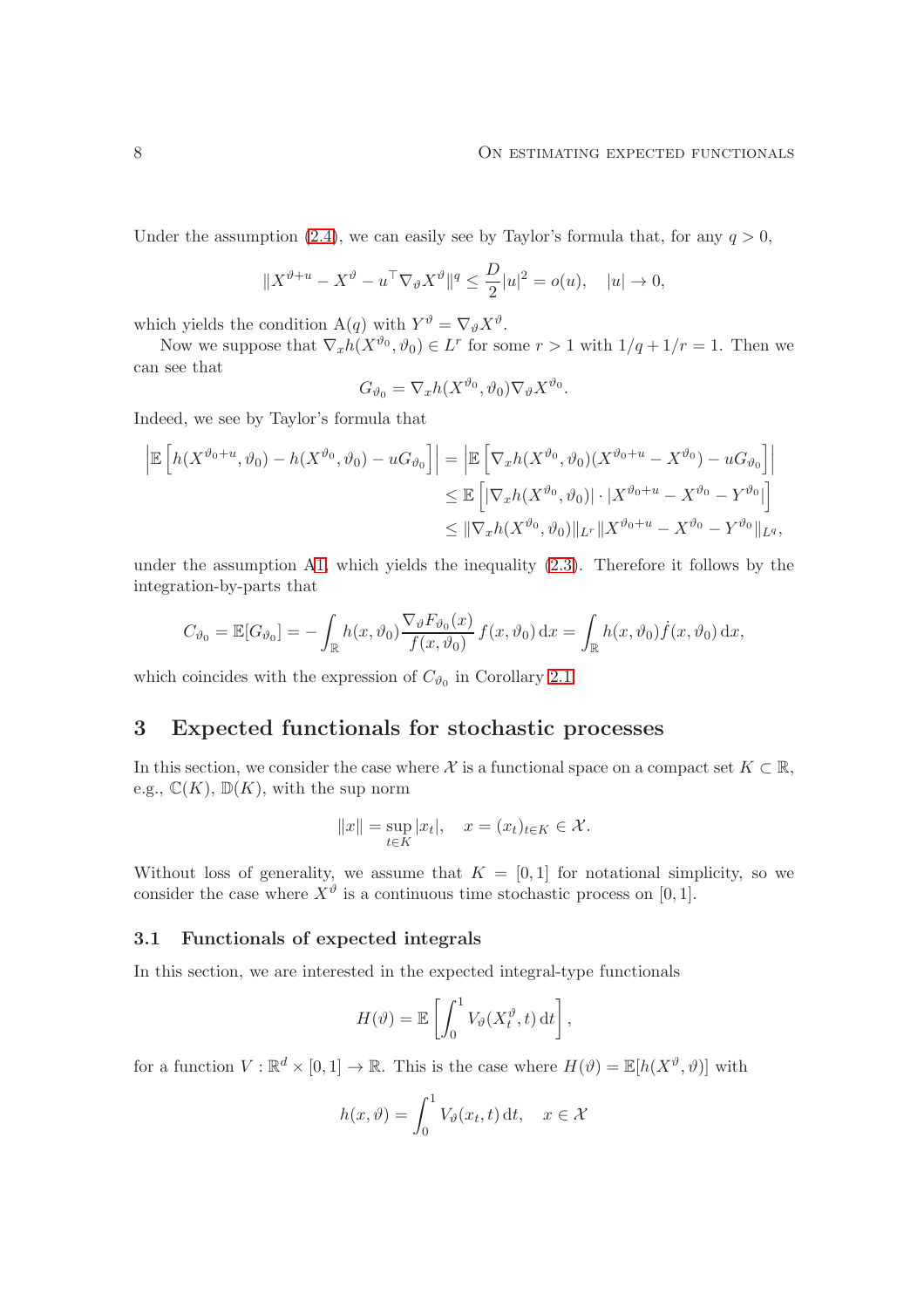The marginal distribution of a stochastic process  $X^{\vartheta}$  is generally not explicit and the expectation  $\mathbb{E}[V_{\theta}(X_t^{\theta},t)]$  is not clear. In such a case, Theorem [2.2](#page-6-0) can be useful to the analysis if the assumption  $A4(q)$  can be confirmed.

<span id="page-8-1"></span>**Example 3.1.** Suppose that  $X^{\vartheta}$  satisfies the following 1-dim stochastic differential equation:

$$
X_t^{\vartheta} = x(\vartheta) + \int_0^t a(X_s^{\vartheta}, \vartheta) \, ds + \int_0^t b(X_s^{\vartheta}, \vartheta) \, dW_s,
$$

where  $W$  is a Wiener process and  $a, b$  are functions with some "good" regularities and  $\vartheta \in \mathbb{R}^p$  is the unknown parameter. According to Section [4,](#page-13-0) under some regularities, the derivative process  $Y^{\vartheta} = (Y_t^{\vartheta})_{t \in [0,1]}$  is given as follows.

$$
Y_t^{\vartheta} = \dot{x}(\vartheta) + \int_0^t A(X_s, Y_s, \vartheta) \, ds + \int_0^t B(X_s, Y_s, \vartheta) \, dW_s,
$$

where  $\dot{x}(\vartheta) = \nabla_{\vartheta} x(\vartheta)$  and  $A, B$  are R-valued functions on  $\mathbb{R} \times \mathbb{R}^p \times \mathbb{R}$ , which are of the form

$$
A(x, y, \vartheta) = \nabla_x a(x, \vartheta)y + \dot{a}(x, \vartheta); \quad B(x, y, \vartheta) = \nabla_x b(x, \vartheta)y + \dot{b}(x, \vartheta).
$$

This  $Y^{\vartheta}$  can satisfy

$$
\mathbb{E}||X^{\vartheta+u} - X^{\vartheta} - u^{\top}Y^{\vartheta}||^{p} \lesssim |u|^{2p}.
$$

for each  $u \in \mathbb{R}^p$  and any  $p \ge 2$ , which implies  $A4(p)$ .

<span id="page-8-0"></span>**Theorem 3.1.** Suppose that there exists an integer  $n \geq 1$  and  $\vartheta \in \Theta$  such that  $V_{\vartheta}^{(n)}$  $\tilde{\theta}^{(n)}(x,t) :=$  $\nabla_x^n V_{\vartheta}(x,t)$  is Lipschitz continuous with respect to x, uniformly in  $t \in [0,1]$ :

$$
\sup_{t \in [0,1]} |V_{\vartheta}^{(n)}(x,t) - V_{\vartheta}^{(n)}(y,t)| \lesssim |x - y|, \quad x, y \in \mathbb{R}.
$$

Moreover, suppose that A4(q) holds for some  $q \ge 2n$ , and that

$$
\sup_{t \in [0,1]} |V_{\vartheta}^{(k)}(X_t^{\vartheta}, t)| \in L^r, \quad k = 1, \dots, n,
$$

for some  $r > 1$  with  $1/r + 1/q = 1$ . Then, condition [\(2.3\)](#page-6-2) holds with

$$
G_{\vartheta} = \int_0^1 V_{\vartheta}^{(1)}(X_t^{\vartheta}, t) Y_t^{\vartheta} dt.
$$

*Proof.* We shall check condition  $(2.3)$  in Theorem [2.2.](#page-6-0) In the proof, for notational simplicity we consider only the case where  $d = 1$ . The general case can be shown in a similar manner.

Let

$$
R_t^{\vartheta, u} := X_t^{\vartheta + u} - X_t^{\vartheta} - Y_t^{\vartheta}, \quad u \in \mathbb{R}^p.
$$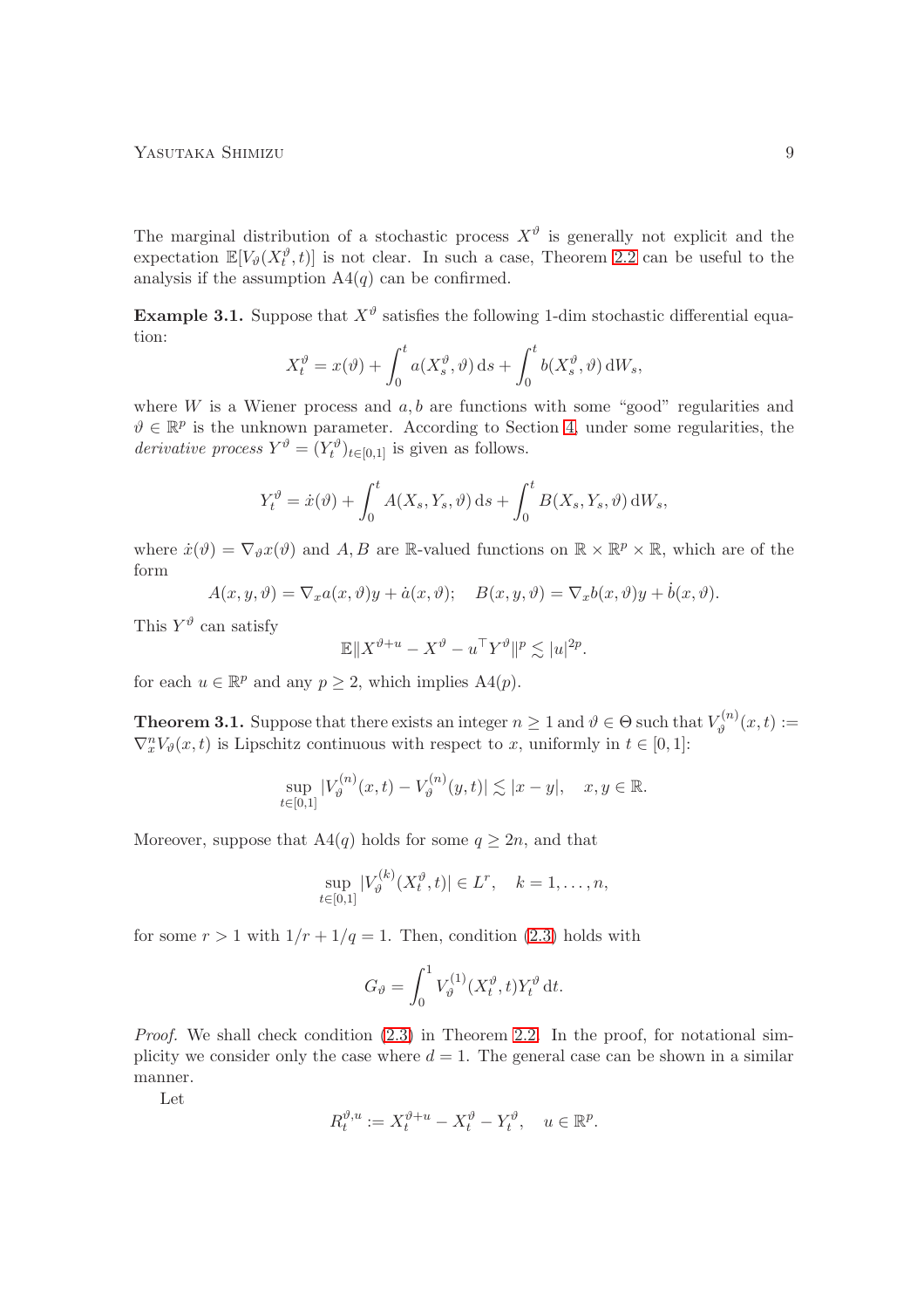We note that  $||R^{\vartheta,u}||_{L^q} \lesssim |u|^q$  by A4 $(q)$ . It follows from Taylor's formula that

$$
\mathbb{E}\left[h(X^{\vartheta+u},\vartheta) - h(X^{\vartheta},\vartheta) - u^{\top} \int_{0}^{1} V_{\vartheta}^{(1)}(X_{t}^{\vartheta},t)Y_{t}^{\vartheta} dt\right] \n= E\left[\int_{0}^{1} \left\{V_{\vartheta}(X_{t}^{\vartheta+u},t) - V_{\vartheta}(X_{t}^{\vartheta},t) - u^{\top}V_{\vartheta}^{(1)}(X_{t}^{\vartheta},t)Y_{t}^{\vartheta}\right\} dt\right] \n= \mathbb{E}\left[\int_{0}^{1} V_{\vartheta}^{(1)}(X_{t}^{\vartheta},t)R_{t}^{\vartheta,u} dt\right] + \sum_{k=2}^{n-1} \frac{1}{k!} \mathbb{E}\left[\int_{0}^{1} V_{\vartheta}^{(k)}(X^{\vartheta},t) (R_{t}^{\vartheta,u} + u^{\top}Y_{t}^{\vartheta})^{k} dt\right] \n+ \frac{1}{n!} \mathbb{E}\left[\int_{0}^{1} V_{\vartheta}^{(n)}(\widetilde{X}_{t}^{\vartheta,u},t) (R_{t}^{\vartheta,u} + u^{\top}Y_{t}^{\vartheta})^{n} dt\right],
$$

where  $\widetilde{X}_t^u = X^{\vartheta} + \eta_{\vartheta}^u (X^{\vartheta + u} - X^{\vartheta})$  for some random number  $\eta_{\vartheta}^u \in [0, 1]$ . Firstly, it follows from Hölder's inequality that for  $q, r > 1$  with  $1/q + 1/r = 1$ ,

$$
\left| \mathbb{E}\left[\int_0^1 V_\vartheta^{(1)}(X_t^\vartheta,t) R_t^{\vartheta,u} \,\mathrm{d} t\right] \right| \lesssim \left\| \sup_{t\in[0,1]} V_\vartheta^{(1)}(X_t^\vartheta,t) \right\|_{L^r} \|R^{\vartheta,u}\|_{L^q}
$$

Secondly, noticing that

$$
\|\widetilde{X}^{\vartheta,u} - X^{\vartheta}\|_{L^2} \le \|R^{\vartheta,u}\|_{L^2} + |u|\|Y^{\vartheta}\|_{L^2} = O(|u|), \quad |u| \to 0,
$$

we see that

$$
\begin{split}\n&\left|\mathbb{E}\left[\int_{0}^{1}V_{\vartheta}^{(n)}(\tilde{X}_{t}^{u},t)(R_{t}^{\vartheta,u}+u^{\top}Y_{t}^{\vartheta})^{n}\,\mathrm{d}t\right]-\mathbb{E}\left[\int_{0}^{1}V_{\vartheta}^{(n)}(X_{t}^{\vartheta},t)(R_{t}^{\vartheta,u}+u^{\top}Y_{t}^{\vartheta})^{n}\,\mathrm{d}t\right]\right| \\
&\lesssim 2^{n-1}\int_{0}^{1}\mathbb{E}\left[|\tilde{X}_{t}^{u}-X_{t}^{\vartheta}|\left\{|R_{t}^{\vartheta,u}|^{n}+|u|^{n}|Y_{t}^{\vartheta}|^{n}\right\}\right]\,\mathrm{d}t \\
&\lesssim \|\tilde{X}^{\vartheta,u}-X^{\vartheta}\|_{L^{2}}\left\{\|R_{\vartheta}^{u}\|_{L^{2n}}^{n}+|u|^{n}\|Y^{\vartheta}\|_{L^{2n}}^{n}\right\}=o(|u|^{n}),\qquad\text{as }|u|\to 0,\n\end{split}
$$

Finally, from the Schwartz inequality, it is easy to see that for each  $k = 2, \ldots, n$ ,

$$
\begin{aligned}\n&\left|\mathbb{E}\left[\int_0^1 V_\vartheta^{(k)}(X_t^\vartheta, t)(R_t^{\vartheta, u} + u^\top Y_t^\vartheta)^k\right]\right| \\
&\leq \int_0^1 \mathbb{E}\left[|V_\vartheta^{(k)}(X_t^\vartheta, t)| \cdot \|R^{\vartheta, u} + u^\top Y^\vartheta\|^k\right] dt \\
&\leq 2^{k-1} \int_0^1 \|V_\vartheta^{(k)}(X_t^\vartheta, t)\|_{L^s} dt \cdot \left\{\|R^{\vartheta, u}\|_{L^q}^k + |u|^k \|Y^\vartheta\|_{L^q}^k\right\} \\
&= o(|u|^k),\n\end{aligned}
$$

where  $s > 1$  with  $1/s + k/q = 1$ . Note that such an  $s > 1$  exists under our assumption since  $(1 - k/q)^{-1} \ge n/(n-1) > 1$  when  $q \ge 2n$ . As a result, we have that

$$
\left| \mathbb{E}\left[h(X^{\vartheta+u},\vartheta) - h(X^{\vartheta},\vartheta) - u^{\top} \int_0^1 V_{\vartheta}^{(1)}(X_t^{\vartheta},t)Y_t^{\vartheta} dt \right] \right| \lesssim \|R^{\vartheta,u}\|_{L^p} + o(|u|^2),
$$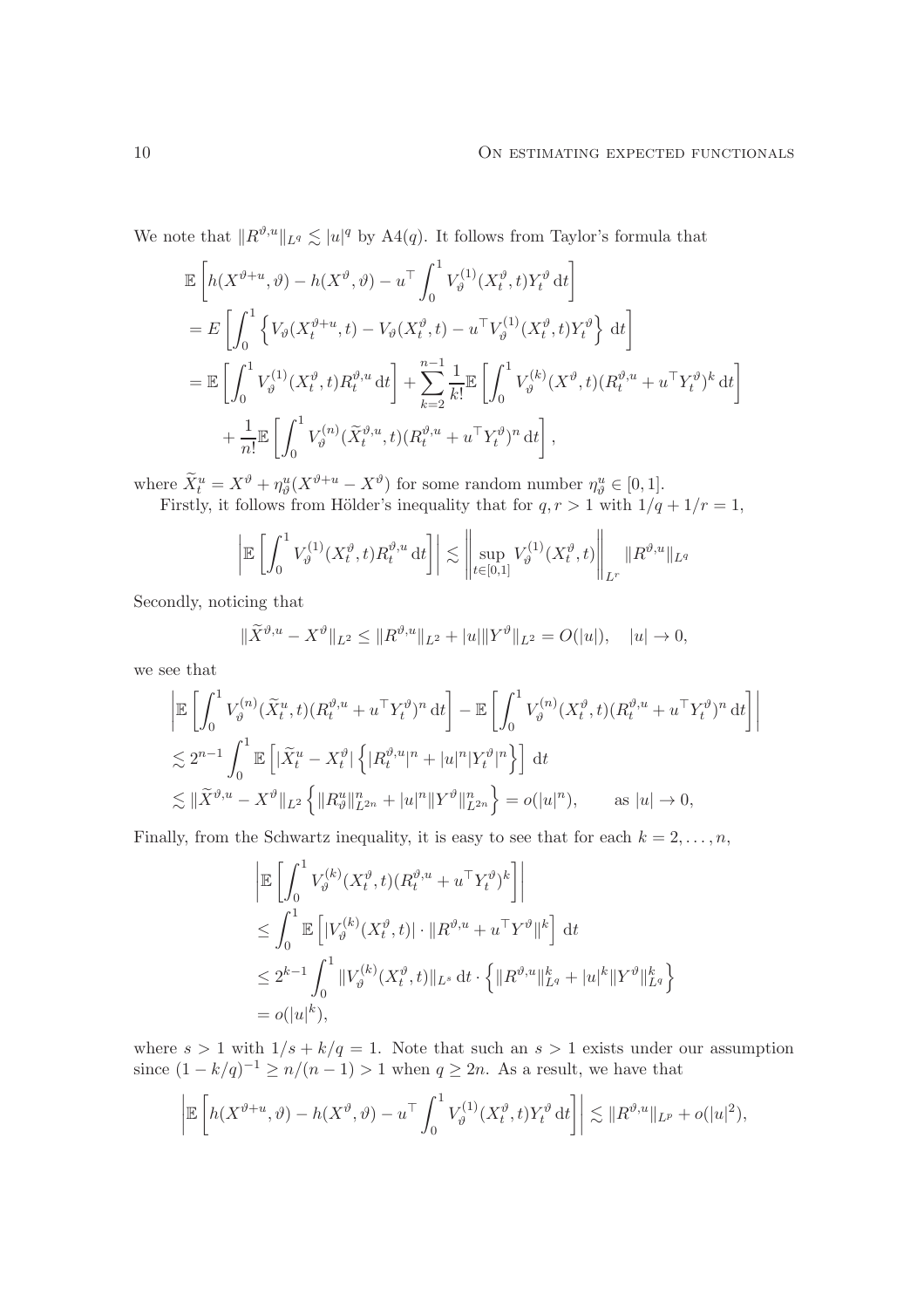which implies condition [\(2.3\)](#page-6-2) in Theorem [2.2](#page-6-0) with  $G_{\theta} = \int_0^1 V_{\theta}^{(1)}$  $g_{\vartheta}^{(1)}(X_t^{\vartheta},t)Y_t^{\vartheta} dt$ . Therefore, the proof is completed.  $\Box$ 

**Remark 3.1.** If the function  $V_{\vartheta}$  is a "good" function such that a "lower" derivative is Lipschitz continuous, then Theorem [3.1](#page-8-0) requires only a "small"  $q > 2$  for  $A4(q)$  to hold true. The more violent the function  $V$  is, the stronger the integrability condition becomes.

**Example 3.2.** Consider a 1-dim (ergodic) diffusion process  $X^{\theta} = (X_t)_{t>0}$ : for a constant  $x > 0$ ,

$$
X_t^{\vartheta_0} = x + \int_0^t a(X_s^{\vartheta_0}, \vartheta_0) \, ds + \int_0^t b(X_t^{\vartheta_0}) \, dW_t,
$$

where  $\vartheta_0 \in \mathbb{R}$  is unknown, and consider the estimation of

$$
H(\vartheta_0) = \int_0^T e^{-rt} U(X_t^{\vartheta_0}) dt,
$$

for a constant  $r > 0$  and a function  $U \in C(\mathbb{R})$ , which is the case where  $V_{\vartheta}(x,t) =$  $e^{-rt}U(x)1_{[0,T)}(t)$ . See also Example [4.3](#page-20-0) for practical applications of this example.

Assume that we have continuous data  $\{X_t\}_{t\in[0,T]}$ , and consider the *long term asymp*totics:  $T \to \infty$ . Then, under some regularities, the maximum likelihood estimator of  $\vartheta$ , say  $\vartheta_T$ , satisfies

$$
\sqrt{T}(\widehat{\vartheta} - \vartheta_0) \stackrel{d}{\longrightarrow} N(0, I^{-1}(\vartheta_0)), \quad T \to \infty,
$$

where  $I(\vartheta) = \int_{\mathbb{R}} \frac{a^2(x,\vartheta)}{b^2(x)}$  $\frac{\Gamma(x,y)}{b^2(x)}$  π(dx) for a stationary distribution π, and it can be estimated by, e.g.,

$$
\widehat{I}_T(\vartheta) = \frac{1}{T} \int_0^T \frac{a^2(X_t, \vartheta)}{b^2(X_t)} dt \xrightarrow{p} I(\vartheta), \quad T \to \infty,
$$

uniformly in  $\vartheta \in \Theta$  (see, e.g., Kutoyants [\[13\]](#page-28-3)). Therefore, considering the derivative process  $Y^{\vartheta}$  given in Example [3.1,](#page-8-1) we have that

$$
\sqrt{T}(H(\widehat{\vartheta}_T) - H(\vartheta_0)) \xrightarrow{d} N(0, C^2_{\vartheta_0} I(\vartheta_0)^{-1}), \quad T \to \infty,
$$

where

$$
C_{\vartheta} = \mathbb{E}\left[\int_0^T e^{-rt} \nabla_x U(X_t^{\vartheta}) Y_t^{\vartheta} dt\right]
$$

Therefore an  $\alpha$ -confidence interval for  $H(\vartheta_0)$  is given by

$$
\left[H(\widehat\vartheta_T) - \frac{z_{\alpha/2}}{\sqrt{T}} C_{\widehat\vartheta_T} \widehat I_T(\widehat\vartheta_T)^{-1/2}, H(\widehat\vartheta_T) + \frac{z_{\alpha/2}}{\sqrt{T}} C_{\widehat\vartheta_T} \widehat I_T(\widehat\vartheta_T)^{-1/2}\right].
$$

In practice,  $H(\vartheta_T)$  and  $C_{\widehat{\vartheta}_T}$  will be computed by Monte Carlo simulations by a suitable discretization if needed. Of course, the same argument is possible in the case where  $X^{\vartheta}$  is discretely observed; cf. Example [4.3.](#page-20-0)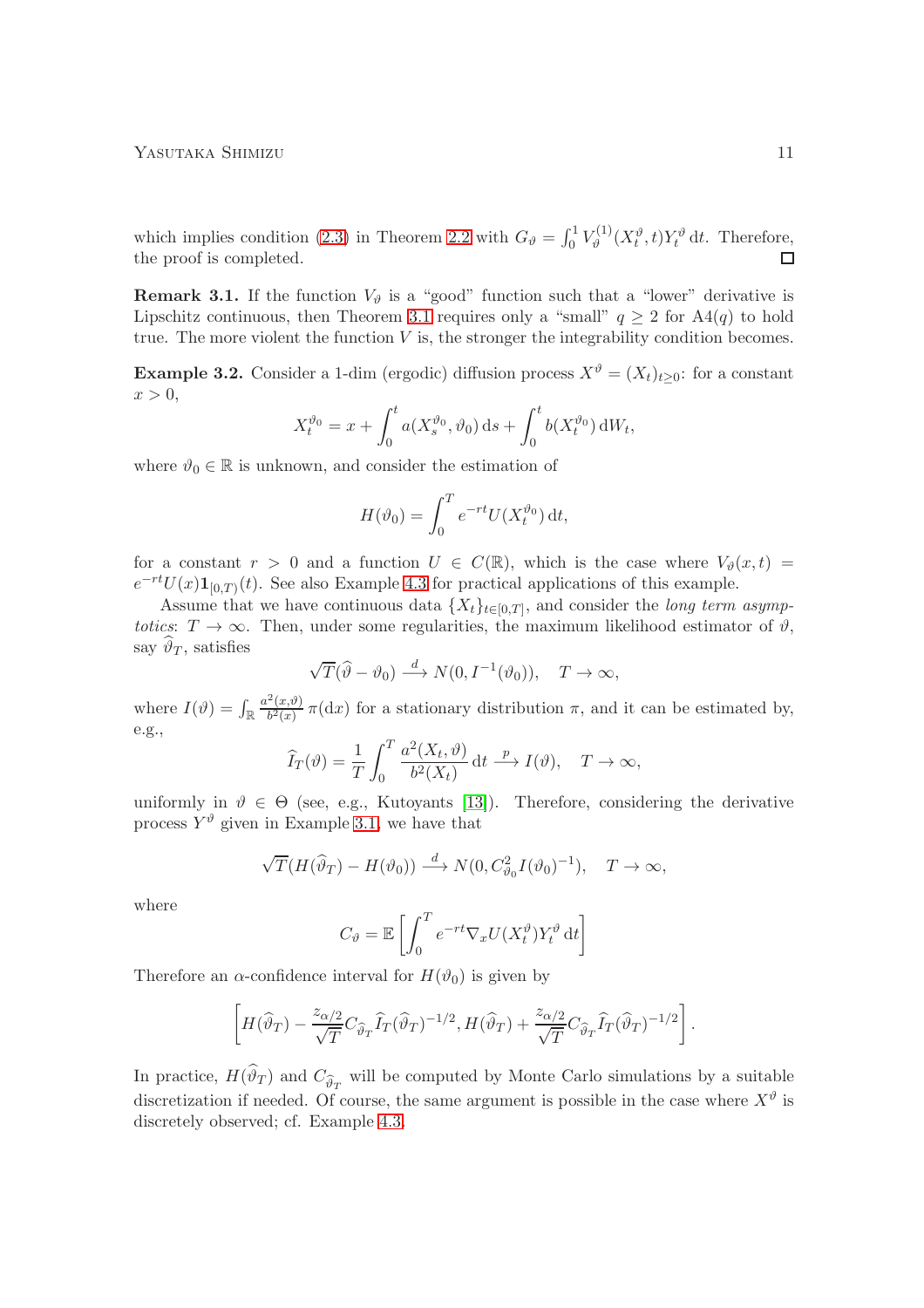### 3.2 Functionals of integrated professes

Let us consider the following quantity: for a function  $\varphi_{\vartheta} : \mathbb{R} \to \mathbb{R}$  and  $T \in (0,1]$ ,

$$
H(\vartheta) = \mathbb{E}\left[\varphi_{\vartheta}\left(\frac{1}{T}\int_0^T X_t^{\vartheta} dt\right)\right].
$$

We use the following notation for simplicity:

$$
X_* = \frac{1}{T} \int_0^T X_t \, \mathrm{d}t,
$$

for a process  $X = (X_t)_{t \in [0,1]}$ . Then, we have the following theorem.

<span id="page-11-0"></span>**Theorem 3.2.** Suppose that there exists an integer  $n \geq 1$  and  $\vartheta \in \Theta$  such that  $\varphi_{\vartheta}^{(n)}$  $\binom{n}{2}(x)$ is Lipschitz continuous:

$$
|\varphi_{\vartheta}^{(n)}(x) - \varphi_{\vartheta}^{(n)}(y)| \lesssim |x - y|, \quad x, y \in \mathbb{R}.
$$

Moreover, suppose that A4 $(q)$  holds for some  $q \geq 2n$ , and that  $\lambda$ 

$$
\varphi_{\vartheta}^{(k)}(X_*^{\vartheta}) \in L^r, \quad k = 1, \dots, n,
$$

for the constant  $r > 1$  with  $1/r + 1/q = 1$ . Then, condition [\(2.3\)](#page-6-2) holds with

$$
G_{\vartheta} = \varphi_{\vartheta}^{(1)}(X_*^{\vartheta})Y_*^{\vartheta}.
$$

Proof. It follows from Jensen's inequality that

$$
|X_*^{\vartheta+u} - X_*^{\vartheta} - u^\top Y_*^{\vartheta}| \le \frac{1}{T} \int_0^T |X_t^{\vartheta+u} - X_t^{\vartheta} - u^\top Y_t^{\vartheta}| dt \le ||X^{\vartheta+u} - X^{\vartheta} - u^\top Y^{\vartheta}||,
$$

with probability one. Hence,  $Y_*^{\vartheta} = \frac{1}{T}$  $\frac{1}{T} \int_0^T Y_t^{\vartheta} dt$  is the derivative of  $X^{\vartheta}$  w.r.t.  $\vartheta$ .

We can take the same argument as in Theorem [3.1:](#page-8-0) we use Taylor's formula and Hölder's inequality to obtain

$$
\begin{split} &\left| \mathbb{E}[h(X^{\vartheta+u}) - h(X^{\vartheta}) - \varphi^{(1)}(X_*^{\vartheta})u^\top Y_*^{\vartheta}] \right| \\ &\leq \mathbb{E}\left| \varphi^{(1)}(X_*^{\vartheta}) (X_*^{\vartheta+u} - X_*^{\vartheta} - u^\top Y_*^{\vartheta}) \right| + \sum_{k=1}^{n-1} \frac{1}{k!} \mathbb{E}\left| \varphi^{(k)}(X_*^{\vartheta}) (X_*^{\vartheta+u} - X_*^{\vartheta})^k \right| \\ &\quad + \frac{1}{n!} \mathbb{E}\left| \varphi^{(k)}(\widetilde{X}_*^{\vartheta,u})(X_*^{\vartheta+u} - X_*^{\vartheta})^n \right|. \end{split}
$$

Then, the same argument as in the proof of Theorem [3.1](#page-8-0) enables us to check condition [\(2.3\)](#page-6-2) in Theorem [2.2.](#page-6-0)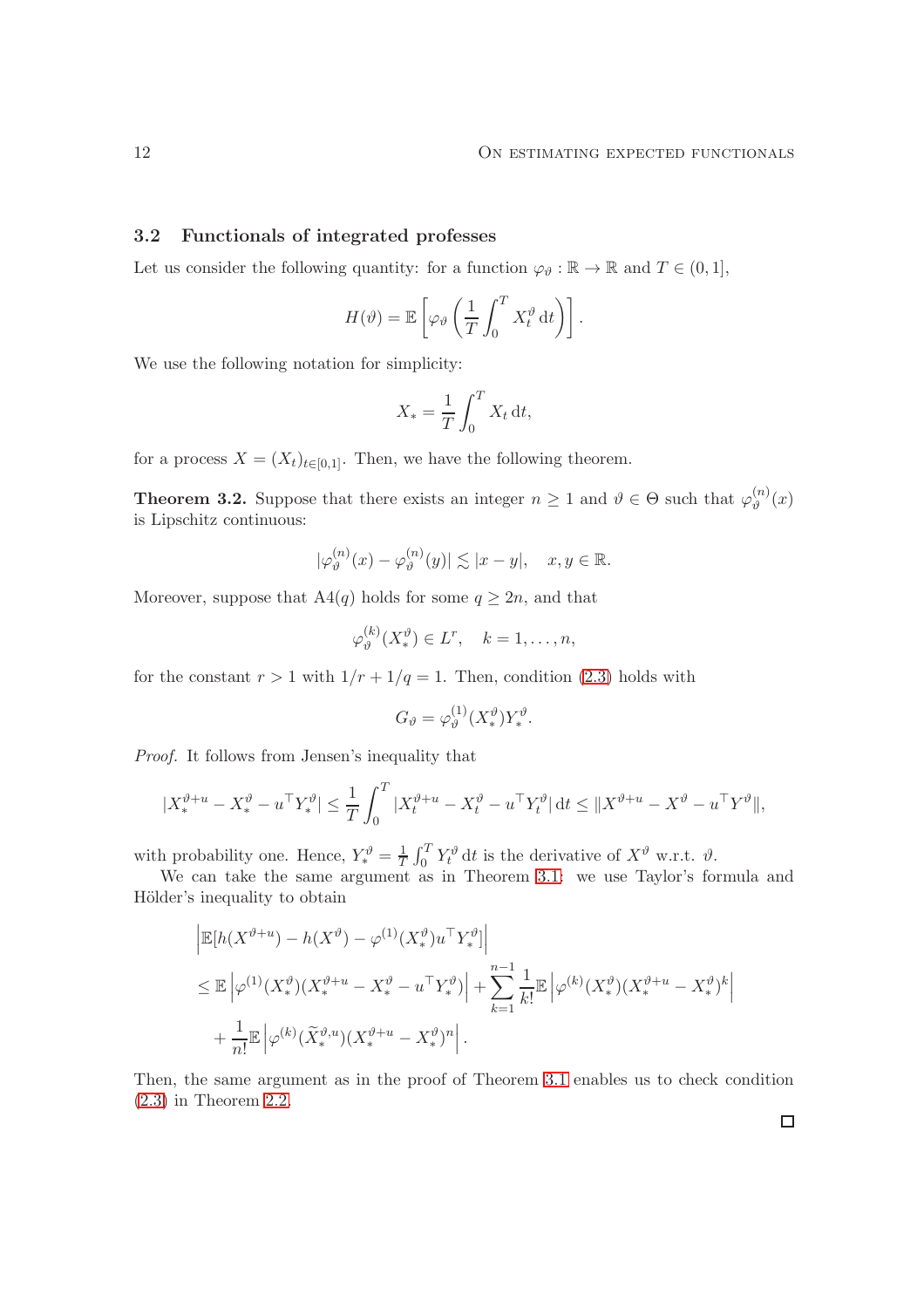<span id="page-12-2"></span>**Example 3.3.** When  $X^{\vartheta}$  is a stock price, the price of an Asian call option for  $X^{\vartheta}$  with maturity  $T$  and strike price  $K$  is given by

$$
C_{T,K} = \mathbb{E}\left[\max\left\{\frac{1}{T}\int_0^T X_t^{\vartheta_0} dt - K, 0\right\}\right]
$$

where  $\delta > 0$  is an interest rate and E is usually taken as an expectation with respect to the risk-neutral probability. This is approximated as

$$
H_{\epsilon}(\vartheta_0) := \mathbb{E}\left[\varphi_{\epsilon}\left(\frac{1}{T}\int_0^T X_t^{\vartheta_0} dt\right)\right]
$$

by a function  $\varphi_{\epsilon}(x) \in C^{\infty}(\mathbb{R})$  such that

$$
\sup_x |\varphi_\epsilon(x) - \max\{x - K, 0\}| \to 0, \quad \epsilon \to 0.
$$

For example, we can take a function  $\varphi_{\epsilon}(x) = 2^{-1}(\sqrt{(x-K)^2 + \epsilon^2} + x - K)$ . Then, it follows by the dominated convergence theorem that  $H_{\epsilon}(\vartheta) \to C_{T,K}$  as  $\epsilon \to 0$  if  $X^{\vartheta} \in L^{1}$ .

Assume that a suitable estimator of  $\vartheta_0 \in \mathbb{R}^p$  is obtained, e.g.,

$$
\sqrt{T}(\widehat{\vartheta}_T - \vartheta_0) \stackrel{d}{\longrightarrow} N(0, \Sigma), \quad T \to \infty,
$$

for a positive-definite matrix  $\Sigma \in \mathbb{R}^p \otimes \mathbb{R}^p$ . Then, we can apply Theorem [3.2](#page-11-0) to  $H_{\epsilon}(\vartheta)$ , and letting  $T \to \infty$  as well as  $\epsilon \to 0$ , we have

$$
\sqrt{T}\left(H_{\epsilon}(\widehat{\vartheta}_T) - H_{\epsilon}(\vartheta_0)\right) \stackrel{d}{\longrightarrow} N(0, C_{\vartheta_0}^{\top} \Sigma C_{\vartheta_0}),
$$

where

$$
C_{\vartheta} = \lim_{\epsilon \to 0} \mathbb{E}\left[\frac{Y_*^{\vartheta}}{2} \left\{\frac{(X_*^{\vartheta} - K)}{\sqrt{(X_*^{\vartheta} - K)^2 + \epsilon^2}} + 1\right\}\right] = \mathbb{E}\left[\frac{Y_*^{\vartheta}}{2} \left\{\text{sgn}(X_*^{\vartheta} - K) + 1\right\}\right],
$$

with sgn(z) =  $\mathbf{1}_{\{z>0\}} - \mathbf{1}_{\{z<0\}}$ . Note that this quantity would be computed by Monte Carlo simulation in practice with  $\vartheta_0$  replaced by  $\vartheta_T$ , or some estimators based on discrete samples of  $X^{\vartheta}$  in practice. We will discuss when the condition  $A4(q)$  holds when  $X^{\vartheta}$  is a semimartingale with jumps in Section [4.](#page-13-0)

<span id="page-12-1"></span>Remark 3.2. According to the proof of Theorem [3.2,](#page-11-0) we can consider more general functionals for  $X^{\vartheta}_{*}$  under some smoothness conditions for  $\varphi_{\vartheta}$ . That is, suppose that there exists an  $\mathbb{R}^p$ -valued random variable  $\widetilde{Y}^{\vartheta}$  such that the following inequality holds:

$$
|X_*^{\vartheta+u} - X_*^{\vartheta} - u^\top \widetilde{Y}^{\vartheta}| \lesssim \|X^{\vartheta+u} - X^{\vartheta} - u^\top Y^{\vartheta}\| + |u|^{1+\delta} \quad a.s., \tag{3.1}
$$

for  $\delta > 0$ , and the derivative is  $Y^{\vartheta}$ . Then, the same proof as that of Theorem [3.2](#page-11-0) works with

<span id="page-12-0"></span>
$$
G_{\vartheta} = \varphi_{\vartheta}^{(1)}(X_*^{\vartheta}) \widetilde{Y}^{\vartheta}.
$$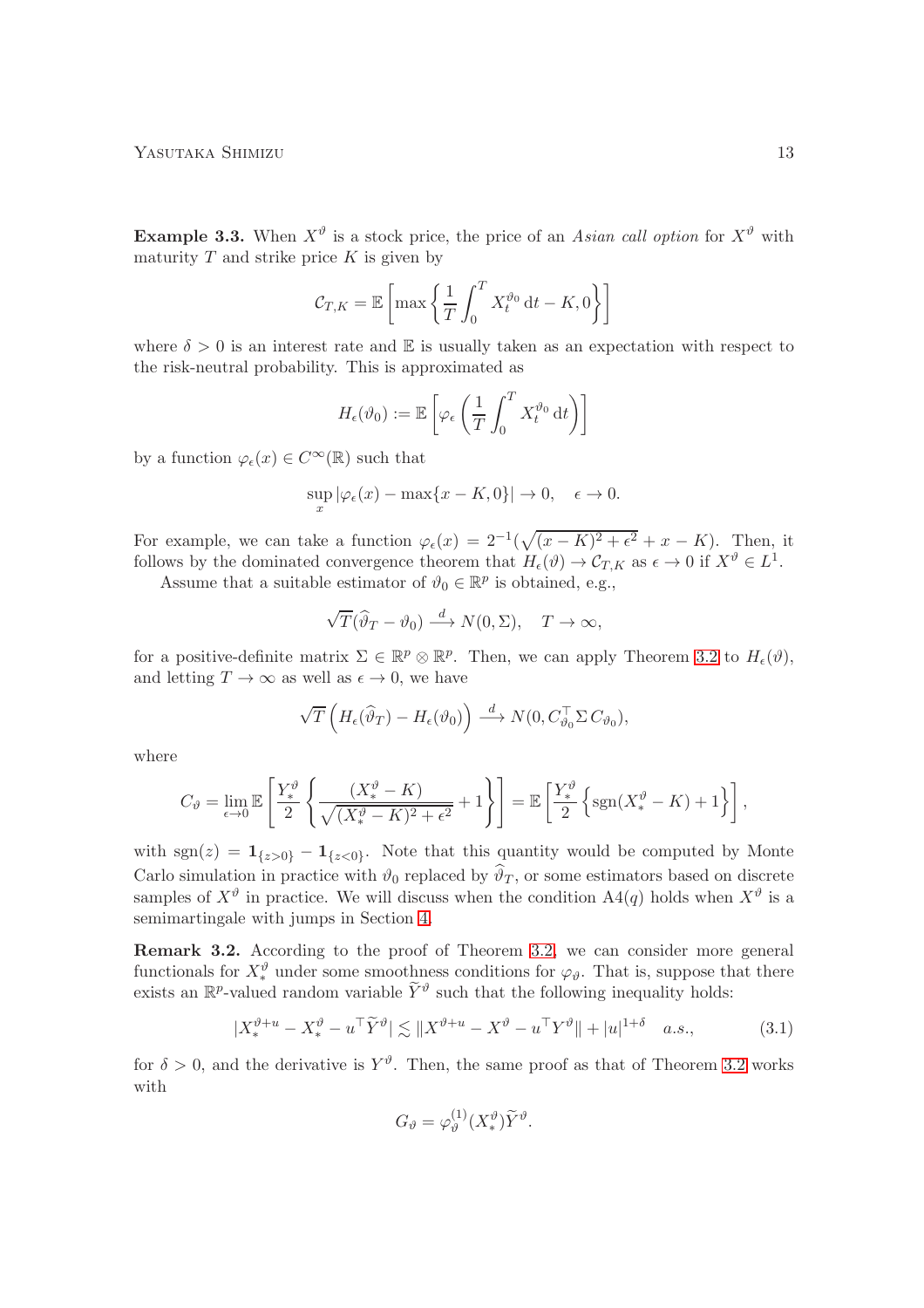For example, let

$$
X^{\vartheta}_{*} = \int_{0}^{T} U(X^{\vartheta}_{t}) dt
$$

for  $T > 0$  and  $U \in C^2(\mathbb{R})$  be a function with bounded derivatives. Then we find that

$$
\widetilde{Y}^{\vartheta} = \int_0^T U^{(1)}(X_t^{\vartheta}) Y_t^{\vartheta} dt,
$$

since it follows that

$$
\begin{aligned} |X^{\vartheta+u}_* - X^{\vartheta}_* - u^\top \widetilde{Y}^{\vartheta}| &\leq \int_0^T |U(X^{\vartheta+u}_t) - U(X^{\vartheta}_t) - u^\top U^{(1)}(X^{\vartheta}_t) Y^{\vartheta}_t| \, \mathrm{d}t \\ &\leq \int_0^T |U^{(1)}(X^{\vartheta}_t)(X^{\vartheta+u}_t - X^{\vartheta}_t - u^\top Y^{\vartheta}_t) \, \mathrm{d}t + |u|^2 \\ &\leq \|X^{\vartheta+u} - X^{\vartheta} - u^\top Y^{\vartheta}\| + |u|^2. \end{aligned}
$$

This argument can include Theorem [3.1.](#page-8-0)

**Remark 3.3.** You might also be interested in the case where  $X_*^{\theta}$  is an extreme-type functional such as  $X_*^{\vartheta} = \inf_{s \leq t} X_s^{\vartheta}$ , which is important when, e.g.,  $\varphi(x) = \mathbf{1}_{\{x < 0\}}$ , the function  $H(\vartheta) = \mathbb{E}[\varphi(X^{\vartheta}_*)]$  stands for the hitting time distribution:

<span id="page-13-1"></span>
$$
H(\vartheta) = \mathbb{P}(\tau^{\vartheta} \le t), \quad \tau^{\vartheta} = \inf\{t > 0 \,|\, X_t^{\vartheta} < 0\},
$$

or we can approximate  $\varphi$  with a bounded smooth function such as, e.g.,  $\varphi_{\epsilon}(x) = [1 +$  $e^{-x/\epsilon}$ ]<sup>-1</sup>  $\rightarrow \varphi(x)$  ( $\epsilon \rightarrow 0$ ), among others.

When  $X^{\vartheta}$  is a continuous diffusion process, Gobet and Kohatsu [\[10\]](#page-27-3) obtain a derivative of  $\mathbb{P}(\tau^{\vartheta} \leq t)$  via Malliavin Calculus. However, in our approach, it is not so easy to find a suitable random variable  $\tilde{Y}^{\vartheta}$  satisfying the inequality [\(3.1\)](#page-12-0), except for a trivial case where the derivative process  $Y^{\vartheta}$  is a constant. One might expect that  $\widetilde{Y}^{\vartheta} = \sup_{s \leq t} Y_s^{\vartheta}$  in general, but it fails. This important case is an open problem.

# <span id="page-13-0"></span>4 Expected functionals of semimartingales

### 4.1 Stochastic differential equations with jumps

On a stochastic basis  $(\Omega, \mathcal{F}, \mathbb{F}, \mathbb{P})$  with a filtration  $\mathbb{F} = (\mathcal{F}_t)_{t>0}$ , consider a 1-dim stochastic process  $X = (X_t)_{t \in [0,T]}$  that satisfies the following stochastic differential equation (SDE) with a multidimensional parameter  $\vartheta \in \Theta \subset \mathbb{R}^p$ :

$$
X_t^{\vartheta} = x(\vartheta) + \int_0^t a(X_s^{\vartheta}, \vartheta) ds + \int_0^t b(X_s^{\vartheta}, \vartheta) dW_s + \int_0^t \int_E c(X_{s-}^{\vartheta}, z, \vartheta) \widetilde{N}(dt, dz), \quad (4.1)
$$

where  $E = \mathbb{R} \setminus \{0\}; x : \Theta \to \mathbb{R}; a : \mathbb{R} \times \Theta \to \mathbb{R}, b : \mathbb{R} \times \Theta \to \mathbb{R} \otimes \mathbb{R}$  and  $c : \mathbb{R} \times E \times \Theta \to \mathbb{R};$ W is a F-Wiener process. Moreover,  $\widetilde{N}(\mathrm{d}t, \mathrm{d}z) := N(\mathrm{d}t, \mathrm{d}z) - \nu(z) \mathrm{d}z \mathrm{d}t$ , which is the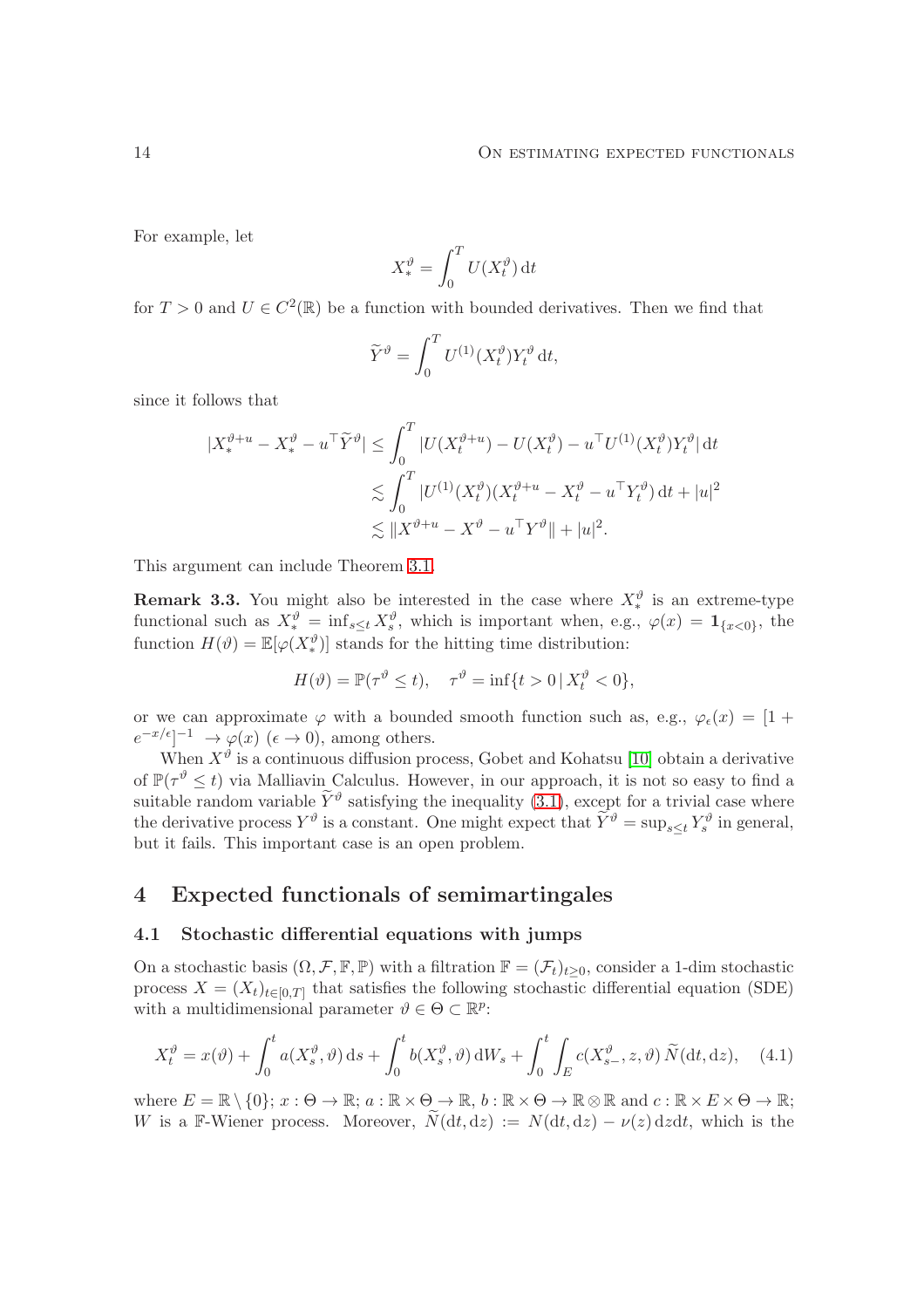compensated Poisson random measure, where N is a Poisson random measure associated with a F-Lévy process, say  $Z = (Z_t)_{t>0}$  with the Lévy density  $\nu$ :

$$
N(A \times (0,t]) = \sum_{s \le t} \mathbf{1}_{\{\Delta Z_s \in A\}}, \quad A \subset E,
$$

and  $\mathbb{E}[N(\mathrm{d}t,\mathrm{d}z)] = \nu(z) \mathrm{d}z \mathrm{d}t.$ 

In what follows, we assume that  $\nu$  is *essentially* known: some cases can be rewritten into a model for a known  $\nu$  even if  $\nu$  has some unknown parameters (see Remark [4.1](#page-14-0)) below). However, if it is not the case, the situation may be totally different from ours, and the argument in this section would no longer work; see Remark [4.2.](#page-18-0)

<span id="page-14-0"></span>Remark 4.1. Some cases where the Lévy density  $\nu$  depends on an unknown parameter, say  $\nu_{\vartheta}$ , can be rewritten into the form of [\(4.1\)](#page-13-1) with a known Lévy process by changing the coefficients  $a$  and  $c$ , suitably. For example, consider the following SDE:

<span id="page-14-1"></span>
$$
dX_t = a(X_t) dt + b(X_t) dW_t + \int_E c(X_{t-}, z) N_\vartheta(dt, dz), \qquad (4.2)
$$

where  $N_{\vartheta}$  is the Poisson random measure associated with a compound Poisson process of the form  $Z_t^{\vartheta} = \sum_{i=1}^{N_t} U_i^{\vartheta}$  such that N is a Poisson process with intensity  $\lambda_0$ , and the  $U_i^{\vartheta}$ 's are i.i.d. sequences with probability density  $f_{\vartheta}$  with  $\mathbb{E}[U_i^{\vartheta}] = \eta$  and  $Var(U_i^{\vartheta}) = \zeta^2$ . Suppose that  $\lambda_0$  is known, but  $\vartheta = (\eta, \zeta)$  is unknown. In this case, we can rewrite  $Z^{\vartheta}$  (=  $Z^{(\eta,\zeta)}$ ) as

$$
Z_t^{(\eta,\zeta)} = \sum_{i=1}^{N_t} (\zeta U_i^{(0,1)} + \eta) = \int_0^t \int_E (\zeta z + \eta) N_{(0,1)}(\mathrm{d} s, \mathrm{d} z),
$$

where  $N_{(0,1)}$  is the Poisson random measure associated with  $Z^{(0,1)}$ . Then, the SDE [\(4.2\)](#page-14-1) is written as

$$
dX_t = a(X_t) dt + b(X_t) dW_t + \int_E c(X_{t-}, \zeta z + \eta) N_{(0,1)}(dt, dz)
$$
  
= 
$$
\left[ a(X_t) + \lambda_0 \int_E c(X_t, \zeta z + \eta) f_{(0,1)}(z) dz \right] dt + b(X_t) dW_t
$$
  
+ 
$$
\int_E c(X_{t-}, \zeta z + \eta) \widetilde{N}_{(0,1)}(dt, dz),
$$

where the Lévy density  $\lambda_0 f_{(0,1)}(z)$  is known. See also Example [4.2.](#page-19-0)

The semimartingale  $X^{\vartheta}$  in [\(4.1\)](#page-13-1) is a  $\mathcal{X} = \mathbb{D}([0,T])$ -valued random element. In what follows, we consider a metric space  $(\mathcal{X}, \|\cdot\|)$  with the sup norm:

$$
||X^{\vartheta}|| = ||X^{\vartheta}||_T := \sup_{t \in [0,T]} |X_t^{\vartheta}|.
$$

We make some assumptions.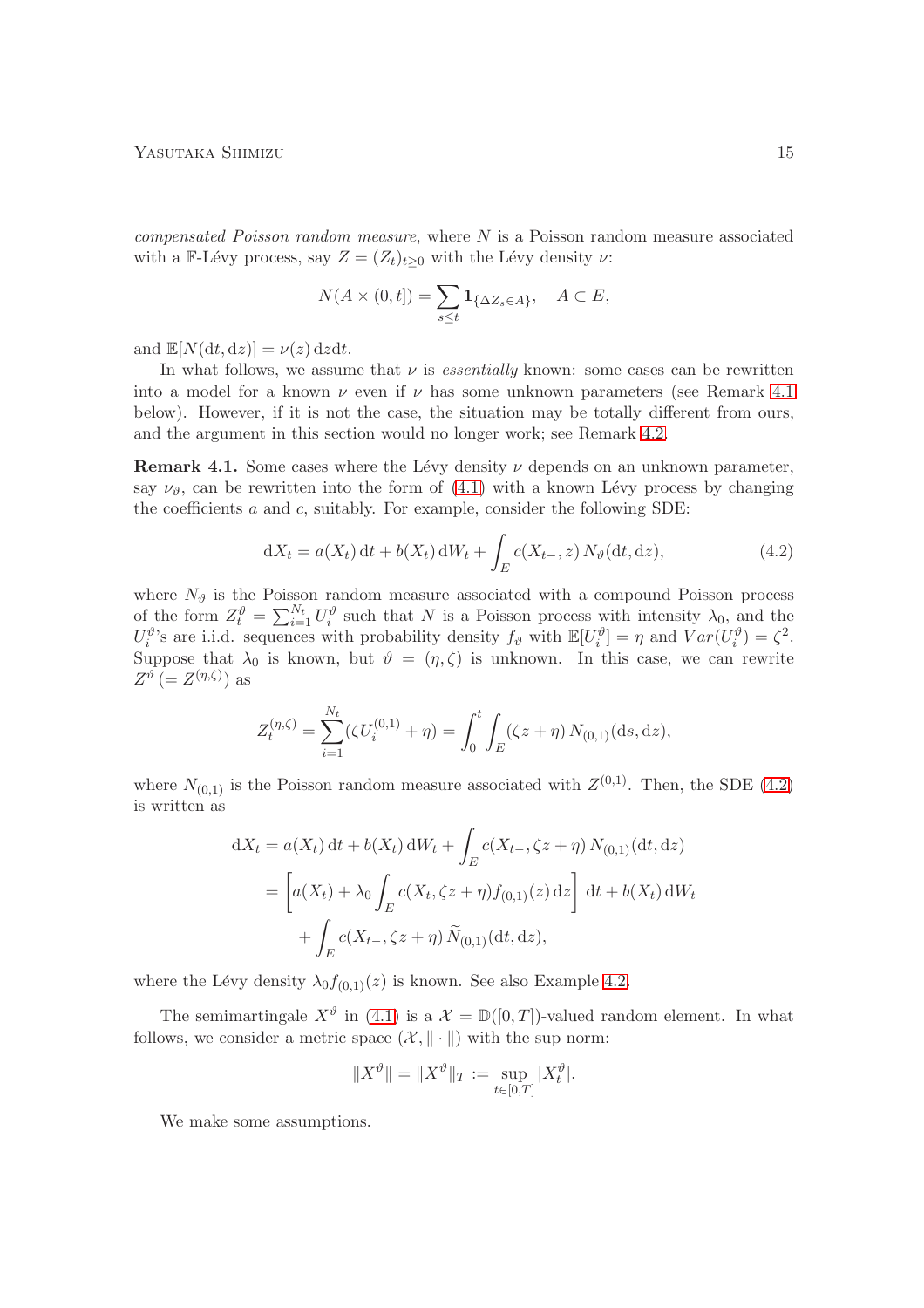<span id="page-15-1"></span>**B 1.** For each  $x, z \in \mathbb{R}$ ,

$$
|a(x,\vartheta)|+|b(x,\vartheta)|\lesssim 1+|x|;\quad |c(x,z,\vartheta)|\lesssim |z|(1+|x|),
$$

uniformly in  $\vartheta \in \Theta$ .

<span id="page-15-6"></span>**B 2.** The functions a, b and c are twice differentiable in x, and the derivatives  $\nabla_x^k a$  and  $\nabla_x^k b$   $(k = 1, 2)$  are uniformly bounded. Moreover,  $|\nabla_x^k c(x, z, \vartheta)| \lesssim |z|$ .

<span id="page-15-3"></span>**B 3.** The functions a, b and c are differentiable in  $\vartheta$ . It follows that

$$
|\dot{a}(x,\vartheta)|+|\dot{b}(x,\vartheta)|\lesssim 1+|x|;\quad |\dot{c}(x,z,\vartheta)|\lesssim |z|(1+|x|),
$$

uniformly in  $\vartheta \in \Theta$ .

<span id="page-15-4"></span>**B 4.** For any 
$$
p > 0
$$
,  $\int_{|z| > 1} z^p \nu(z) dz < \infty$ .

<span id="page-15-0"></span>**B 5.** For any  $p > 0$  and  $T > 0$ ,  $||X||_T^p < \infty$ .

### 4.2 Derivative processes

Let  $Y^{\theta} = (Y^{\theta}_t)_{t \geq 0}$  be a *p*-dim stochastic process satisfying the following SDE:  $Y^{\theta}_0 = \dot{x}(\theta)$ ,

$$
dY_t^{\vartheta} = A(X_t^{\vartheta}, Y_t^{\vartheta}, \vartheta) dt + B(X_t^{\vartheta}, Y_t^{\vartheta}, \vartheta) dW_t + \int_E C(X_{t-}^{\vartheta}, Y_{t-}^{\vartheta}, z, \vartheta) \widetilde{N}(dt, dz), \qquad (4.3)
$$

for each  $\vartheta \in \Theta$ , where

$$
A(x, y, \vartheta) = \nabla_x a(x, \vartheta) y + \dot{a}(x, \vartheta);
$$
  
\n
$$
B(x, y, \vartheta) = \nabla_x b(x, \vartheta) y + \dot{b}(x, \vartheta);
$$
  
\n
$$
C(x, y, z, \vartheta) = \nabla_x c(x, z, \vartheta) y + \dot{c}(x, z, \vartheta).
$$

In this section, we will show that the above  $Y^{\vartheta} = (Y^{\vartheta}_t)_{t \geq 0}$  can be the *derivative process* of  $X^{\vartheta}$  with respect to  $\vartheta$  in the sense of  $L^{q}$ . For that purpose, we shall give some preliminary lemmas.

<span id="page-15-2"></span>**Lemma 4.1.** Let  $g : \mathbb{R} \times \mathbb{R} \to \mathbb{R}$  be of polynomial growth. Then , under [B5,](#page-15-0) it holds for  $p = 2^m$   $(m \in \mathbb{N})$  that

$$
\mathbb{E}\left\|\int_0^t \int_E g(X_{s-}, z) \, \widetilde{N}(\mathrm{d}s, \mathrm{d}z)\right\|_T^p \lesssim \mathbb{E}\left[\int_0^T \int_E |g(X_{s-}, z)|^p \, \nu(z) \, \mathrm{d}z \mathrm{d}s\right]
$$

Proof. See Shimizu and Yoshida [\[18\]](#page-28-4), Lemma 4.1.

<span id="page-15-7"></span>**Lemma 4.2.** Suppose that assumptions  $B1 - B5$  $B1 - B5$  hold, and that  $\dot{x}(\vartheta)$  is uniformly bounded on  $\Theta$ . Then, it follows for any  $T > 0$ ,  $p \ge 2$  and  $u \in \mathbb{R}^p$  with  $\vartheta + u \in \Theta$  that

$$
\mathbb{E}||X^{\vartheta+u}-X^{\vartheta}||_{T}^{p}\lesssim |u|^{p}.
$$

<span id="page-15-5"></span> $\Box$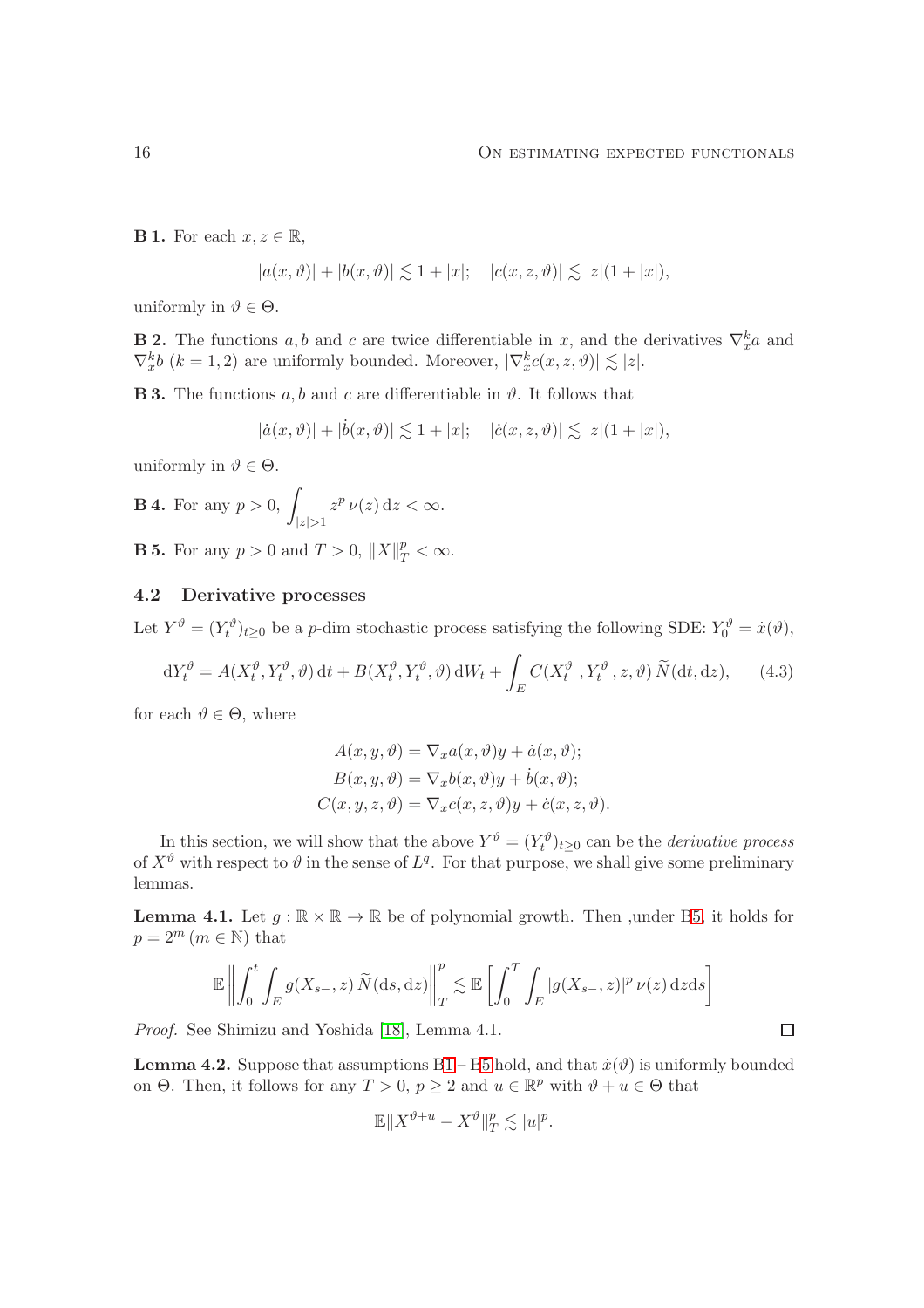Proof. It follows from Jensen's inequality that

$$
|X_t^{\vartheta+u} - X_t^{\vartheta}|^p \lesssim |x(\vartheta+u) - x(\vartheta)|^p + t^{p-1} \int_0^t |\widetilde{A}_s(u,\vartheta)|^p ds + \left| \int_0^t \widetilde{B}_t(u,\vartheta) dW_s \right|^p + \left| \int_0^t \int_E \widetilde{C}_s(u,z,\vartheta) \widetilde{N}(ds, dz) \right|^p, \tag{4.4}
$$

with

$$
\widetilde{A}_t(u, \vartheta) := a(X_t^{\vartheta + u}, \vartheta + u) - a(X_t^{\vartheta}, \vartheta);
$$
  
\n
$$
\widetilde{B}_t(u, \vartheta) := b(X_t^{\vartheta + u}, \vartheta + u) - b(X_t^{\vartheta}, \vartheta);
$$
  
\n
$$
\widetilde{C}_t(u, z, \vartheta) := c(X_t^{\vartheta + u}, z, \vartheta + u) - c(X_t^{\vartheta}, z, \vartheta).
$$

Then, since it holds that  $|x(\vartheta + u) - x(\vartheta)| \lesssim |u|$  from the mean value theorem, Lemma [4.1](#page-15-2) and Burkholder-Davis-Gundy's inequality yield that

$$
\mathbb{E}\left\|X^{\vartheta+u}-X^{\vartheta}\right\|_{T}^{p} \lesssim |u|^{p}+\int_{0}^{T}\mathbb{E}\left[|\widetilde{A}_{s}(u,\vartheta)|^{p}+|\widetilde{B}_{s}(u,\vartheta)|^{p}\right]ds+\mathbb{E}\left[\int_{0}^{T}\int_{E}|\widetilde{C}_{s}(u,z,\vartheta)|^{p}\nu(z)\,dzds\right]
$$

It follows from the mean value theorem and assumptions [B1](#page-15-1) – [B3](#page-15-3) that

$$
|\widetilde{A}_t(u,\vartheta)|^p = |\nabla_x a(X^*,\vartheta^*)(X_t^{\vartheta+u} - X_t^{\vartheta}) + \dot{a}(X^*,\vartheta^*)^\top u|^p
$$
  

$$
\lesssim |X_t^{\vartheta+u} - X_t^{\vartheta}|^p + \left(1 + \|X\|_T^p\right) |u|^p
$$

Hence, it follows from [B5](#page-15-0) that

$$
\mathbb{E}|\widetilde{A}_t(u,\vartheta)|^p \lesssim \mathbb{E}|X_t^{\vartheta+u} - X_t^{\vartheta}|^p + |u|^p
$$

Similarly, we also have that

$$
\mathbb{E}|\widetilde{B}_t(u,\vartheta)|^p \lesssim \mathbb{E}|X_t^{\vartheta+u} - X_t^{\vartheta}|^p + |u|^p;
$$
  

$$
\mathbb{E}|\widetilde{C}_t(u,z,\vartheta)|^p \lesssim |z|^p \left(\mathbb{E}|X_t^{\vartheta+u} - X_t^{\vartheta}|^p + |u|^p\right).
$$

Hence, assumption [B4](#page-15-4) yields that

$$
\mathbb{E}\left\|X^{\vartheta+u}-X^{\vartheta}\right\|_{T}^{p}\lesssim|u|^{p}+\int_{0}^{T}\mathbb{E}\left\|X^{\vartheta+u}-X^{\vartheta}\right\|_{t}^{p}\mathrm{d}t.
$$

Finally, Gronwall's inequality completes the proof.

The next theorem is the consequence of this section.

<span id="page-16-0"></span>Theorem 4.1. Suppose that assumptions [B1](#page-15-1) – [B5](#page-15-0) hold. Moreover, suppose that the initial value  $x(\vartheta) = X_0^{\vartheta}$  is twice differentiable with respect to the bounded derivatives, and that the solution  $Y^{\vartheta}$  to [\(4.3\)](#page-15-5) satisfies  $||Y^{\vartheta}||_T < \infty$  for any  $T > 0$ . Then, for any  $p \ge 2$ , there exists a positive constant  $C_p$  depending on p such that

$$
\mathbb{E}\left\|X^{\vartheta+u} - X^{\vartheta} - u^{\top}Y^{\vartheta}\right\|_{T}^{p} \leq C_{p}|u|^{2p}, \quad h \in \mathbb{R}^{p}.
$$

 $\Box$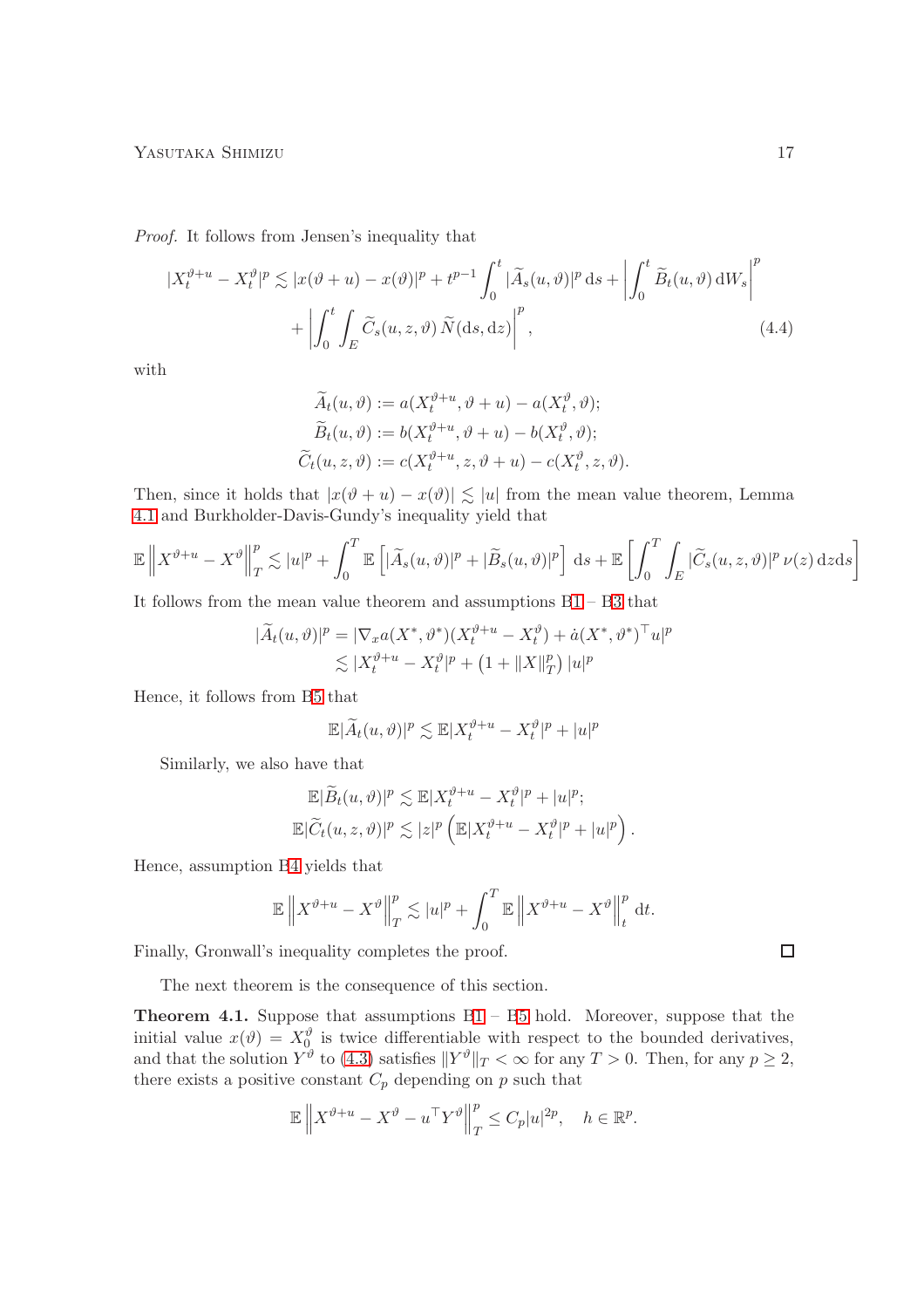*Proof.* First, we shall consider the case where  $p = 2^m$  ( $m \in \mathbb{N}$ ). Applying Jensen's inequality to the dt-integral part, we see that

$$
|X_t^{\vartheta+u} - X_t^{\vartheta} - u^{\top} Y_t^{\vartheta}|^p \lesssim |x(\vartheta+u) - x(\vartheta) - u^{\top} \dot{x}(\vartheta)|^p + t^{p-1} \int_0^t |\widetilde{A}_s(u, \vartheta)|^p ds
$$
  
+ 
$$
\left| \int_0^t \widetilde{B}_t(u, \vartheta) dW_s \right|^p + \left| \int_0^t \int_E \widetilde{C}_{s-}(u, z, \vartheta) \widetilde{N}(ds, dz) \right|^p, (4.5)
$$

where

$$
\widetilde{A}_t(u, \vartheta) := a(X_t^{\vartheta + u}, \vartheta + u) - a(X_t^{\vartheta}, \vartheta) - u^{\top}[\nabla_x a(X_t^{\vartheta}, \vartheta)Y_t^{\vartheta} + \dot{a}(X_t^{\vartheta}, \vartheta)];
$$
\n
$$
\widetilde{B}_t(u, \vartheta) := b(X_t^{\vartheta + u}, \vartheta + u) - b(X_t^{\vartheta}, \vartheta) - u^{\top}[\nabla_x b(X_t^{\vartheta}, \vartheta)Y_t^{\vartheta} + \dot{b}(X_t^{\vartheta}, \vartheta)];
$$
\n
$$
\widetilde{C}_t(u, z, \vartheta) := c(X_t^{\vartheta + u}, z, \vartheta + u) - c(X_t^{\vartheta}, z, \vartheta) - u^{\top}[\nabla_x c(X_t^{\vartheta}, z, \vartheta)Y_t^{\vartheta} + \dot{c}(X_t^{\vartheta}, z, \vartheta)].
$$

Take  $\sup_{t\in[0,T]}$  and the expectation  $\mathbb E$  on both sides to obtain that

$$
\mathbb{E} \|X^{\vartheta+u} - X^{\vartheta} - u^{\top} Y^{\vartheta} \|_{T}^{p} \lesssim |u|^{2p} + \int_{0}^{T} \mathbb{E} |\widetilde{A}_{t}(u, \vartheta)|^{p} dt + \mathbb{E} \left\| \int_{0}^{\cdot} \widetilde{B}_{s}(u, \vartheta) dW_{s} \right\|_{T}^{p} + \mathbb{E} \left\| \int_{0}^{\cdot} \int_{E} \widetilde{C}_{s-}(u, z, \vartheta) \widetilde{N}(\mathrm{d}s, \mathrm{d}z) \right\|_{T}^{p}.
$$

Using Burkholder-Davis-Gundy's inequality and Lemma [4.1,](#page-15-2) we have that

$$
\mathbb{E}||X^{\vartheta+u} - X^{\vartheta} - u^{\top}Y^{\vartheta}||_{T}^{p} \lesssim |u|^{2p} + \int_{0}^{T} \mathbb{E}|\widetilde{A}_{s}(u,\vartheta)|^{p} ds + \mathbb{E} \left| \int_{0}^{T} \widetilde{B}_{s}^{2}(u,\vartheta) ds \right|^{p/2} \n+ \mathbb{E} \left[ \int_{0}^{T} \int_{E} \widetilde{C}_{s}^{p}(u,z,\vartheta) \nu(z) dz ds \right] \n\lesssim |u|^{2p} + \int_{0}^{T} \mathbb{E} \left[ |\widetilde{A}_{s}(u,\vartheta)|^{p} + |\widetilde{B}_{s}(u,\vartheta)|^{p} \right] ds \n+ \mathbb{E} \left[ \int_{0}^{T} \int_{E} |\widetilde{C}_{s}(u,z,\vartheta)|^{p} \nu(z) dz ds \right]
$$

According to assumptions [B1,](#page-15-1) [B2,](#page-15-6) and Taylor's formula, we have, e.g.,

$$
\widetilde{A}_t(u,\vartheta) = \nabla_x a(X_t^{\vartheta}) (X_t^{\vartheta+u} - X_t^{\vartheta}) + u^{\top} \dot{a}(X^{\vartheta}, \vartheta) + \frac{1}{2} [(X^{\vartheta+u} - X^{\vartheta}) \nabla_x + u^{\top} \nabla_{\vartheta}]^2 a(X_t^*, \vartheta^*)
$$
  
\n
$$
- u^{\top} [\nabla_x a(X_t^{\vartheta}, \vartheta) Y_t^{\vartheta} + \dot{a}(X^{\vartheta}, \vartheta)],
$$

where  $X^*$  is a random variable between  $X_t^{\vartheta+u}$  and  $X^{\vartheta}$ ,  $\vartheta^* \in [\vartheta, \vartheta + u]$ . Since the second derivatives are bounded, and from [B3,](#page-15-3) we have that

$$
|\widetilde{A}_t(u,\vartheta)|^p \lesssim |X^{\vartheta+u}_t - X^{\vartheta}_t - u^\top Y^{\vartheta}_t |^p + |u|^{2p} + |X^{\vartheta+u}_t - X^{\vartheta}_t |^{2p} + |u|^p |X^{\vartheta+u}_t - X^{\vartheta}_t |^p
$$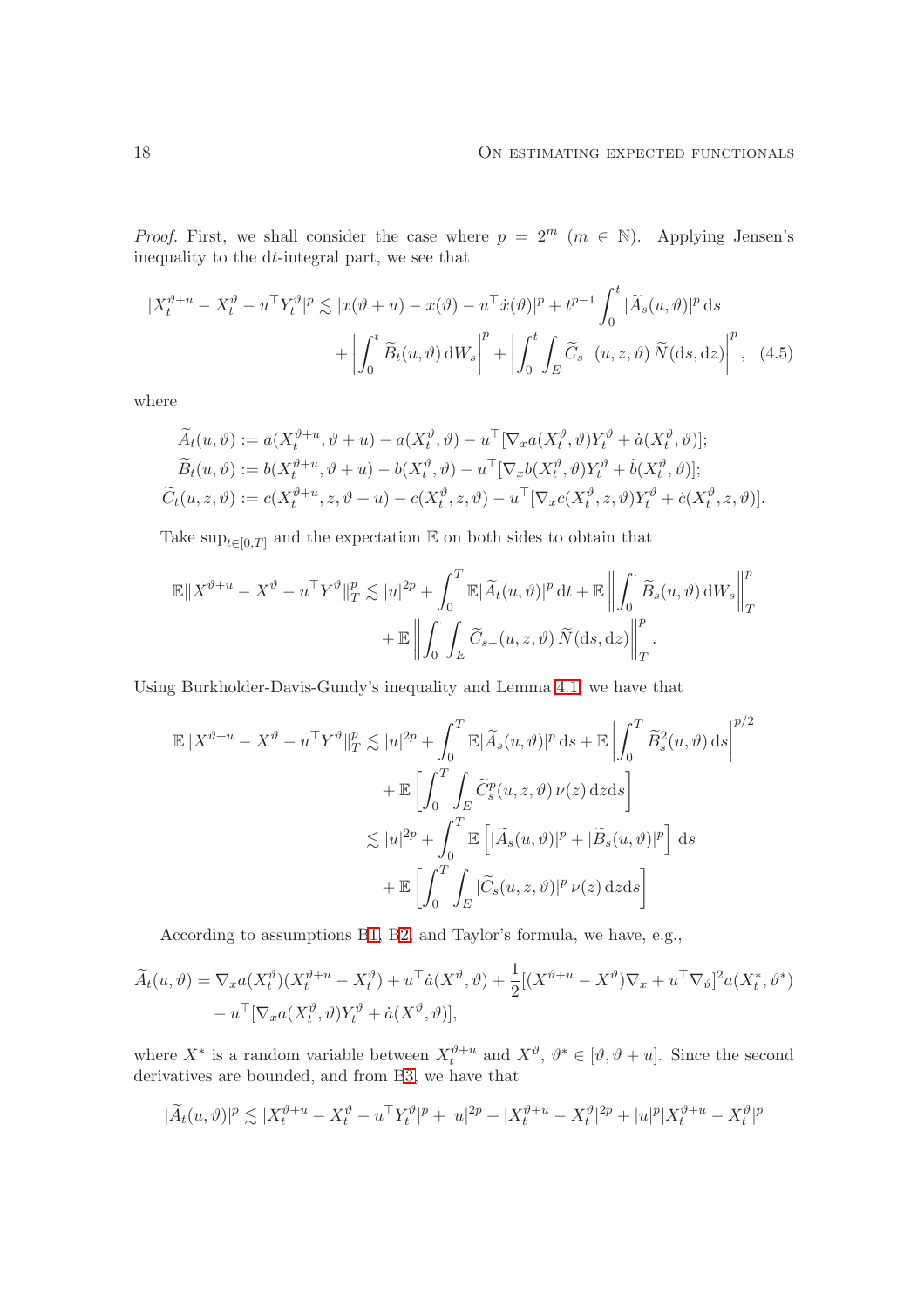Similarly, we also have that

$$
|\widetilde{B}_t(u,\vartheta)|^p \lesssim |X_t^{\vartheta+u} - X_t^{\vartheta} - u^\top Y_t^{\vartheta}|^p + |u|^{2p} + |X_t^{\vartheta+u} - X_t^{\vartheta}|^{2p} + |u|^p |X_t^{\vartheta+u} - X_t^{\vartheta}|^p;
$$
  

$$
|\widetilde{C}_t(u,z,\vartheta)|^p \lesssim |z|^p \left( |X_t^{\vartheta+u} - X_t^{\vartheta} - u^\top Y_t^{\vartheta}|^p + |u|^{2p} + |X_t^{\vartheta+u} - X_t^{\vartheta}|^{2p} + |u|^p |X_t^{\vartheta+u} - X_t^{\vartheta}|^p \right).
$$

Hence, under [B4,](#page-15-4) it follows from Lemma [4.2](#page-15-7) that

$$
\mathbb{E} \|X^{\vartheta+u} - X^{\vartheta} - u^\top Y^{\vartheta} \|_{T}^p \lesssim |u|^{2p} + \int_0^T \mathbb{E} \|X^{\vartheta+u} - X^{\vartheta} - u^\top Y^{\vartheta} \|_{t}^p dt,
$$

and Gronwall's inequality yields the consequence.

For any  $p \geq 2$ , we write the binomial expansion of p as  $p = \sum_{k=1}^{m} \delta_k 2^k$ , where m is an integer and  $\delta_k = 0$  or 1. Note that we have already proved the consequence for p with  $m = 1$  and  $\delta_1 = 0, 1$ . Next, we assume that the consequence also holds true for some m and any  $\delta_k$   $(k = 1, 2, ..., m)$ . Then, the Cauchy-Schwartz inequality yields that for  $q = \sum_{k=2}^{m} 2^k \delta_{k-1},$ 

$$
\mathbb{E}||X^{\vartheta+u} - X^{\vartheta} - u^{\top}Y^{\vartheta}||_{T}^{p}
$$
\n
$$
= \mathbb{E}\left[\|X^{\vartheta+u} - X^{\vartheta} - u^{\top}Y^{\vartheta}||_{T}^{2^{m}\delta_{m}}\prod_{k=1}^{m-1} \|X^{\vartheta+u} - X^{\vartheta} - u^{\top}Y^{\vartheta}||_{T}^{\delta_{k}2^{k}}\right]
$$
\n
$$
\leq \sqrt{\mathbb{E}\left[\|X^{\vartheta+u} - X^{\vartheta} - u^{\top}Y^{\vartheta}||_{T}^{2^{m+1}\delta_{m}}\right]}\sqrt{\mathbb{E}\left[\|X^{\vartheta+u} - X^{\vartheta} - u^{\top}Y^{\vartheta}||_{T}^{\sum_{k=2}^{m-2}\delta_{k-1}}\right]}
$$
\n
$$
\leq \sqrt{C_{2^{m}\delta_{m}}|u|^{2\cdot 2^{m+1}\delta_{m}}}\sqrt{C_{q}|u|^{2q}}
$$
\n
$$
\lesssim |u|^{2^{m+1}\delta_{m}+q} = |u|^{2p}.
$$

This completes the proof.

<span id="page-18-0"></span>**Remark 4.2.** If the random measure  $N$  essentially includes unknown parameters, then the derivative process in the sense of  $L^q$  cannot exist. To see this, consider a simple case where  $X^{\vartheta}$  is a Poisson process with (unknown) intensity  $\vartheta$ :  $X^{\vartheta} \sim Po(\vartheta t)$ , which is not the case described in Remark [4.1.](#page-14-0) In this case, we cannot compute the expectation  $\mathbb{E} \|X^{\vartheta+u}-X^{\vartheta}\|_T^p$ T since we do not know the joint distribution of  $(X^{\vartheta+u}, X^{\vartheta})$ . This consideration indicates that we should be careful when we compute expected functionals of  $X^{\vartheta}$  by Monte Carlo simulation when it has an unknown jump part.

<span id="page-18-1"></span>**Example 4.1** (Lévy processes). Consider a 1-dim Lévy process  $X^{\vartheta}$  starting at  $x > 0$ :

$$
X_t^{\vartheta} = x + \mu t + \sigma W_t + \eta S_t,
$$

where S is a known Lévy process with  $\mathbb{E}[S_1] = 1$  and  $\eta \neq 0$ . We set  $\vartheta = (\mu, \sigma, \eta) \in \Theta \subset \mathbb{R}^3$ . Then, this is the case of [\(4.1\)](#page-13-1) with

$$
a(x, \vartheta) = \mu + \eta
$$
,  $b(x, \vartheta) = \sigma$ ,  $c(x, z, \vartheta) = \eta z$ ,  $X_0 = x$ ,

Hence, the derivative process  $Y^{\vartheta}$  is a 3-dim Lévy process of the form

$$
Y_t^{\vartheta} = (t, W_t, S_t)
$$

 $\Box$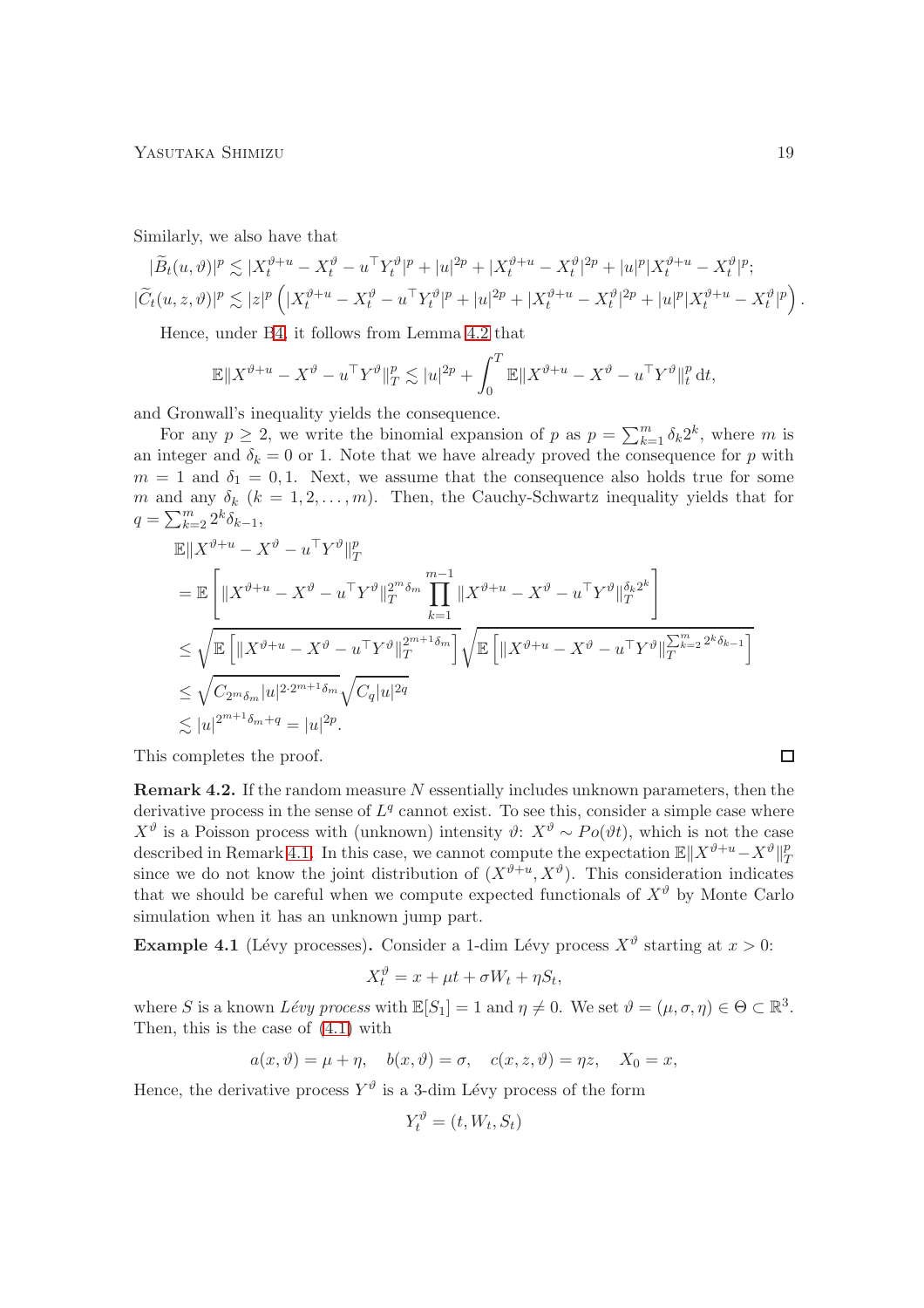<span id="page-19-0"></span>Example 4.2. Consider an O-U process  $X = (X_t)_{t\geq 0}$  written as

<span id="page-19-1"></span>
$$
dX_t^{\vartheta} = -\mu X_t^{\vartheta} dt + \sigma dW_t + dZ_t^{\eta}, \quad X_0 = x \text{ (const.)}
$$
 (4.6)

where  $\vartheta = (\mu, \sigma, \eta)$ , W is a Wiener process, and  $Z^{\eta}$  is a compound Poisson process with known intensity, and the mean of the jumps is  $\eta$  Then, the SDE [\(4.6\)](#page-19-1) is rewritten as

$$
X_t^{\vartheta} = x + \int_0^t (-\mu X_s^{\vartheta} + \eta) \, ds + \sigma W_t + \int_0^t \int_E (z + \eta) \widetilde{N}(\mathrm{d}t, \mathrm{d}z),
$$

where  $\tilde{N}$  is the compensated Poisson random measure associated with  $Z^0(\eta = 0)$  (see Remark [4.1\)](#page-14-0).

Then, the derivative process  $Y^{\vartheta} = (Y_t^1, Y_t^2, Y_t^3)_{t \geq 0}$  satisfies the following SDE:

$$
Y_t^1 = \int_0^t (-\mu Y_s^1 - X_s^{\vartheta}) ds; \quad Y_t^2 = -\mu \int_0^t Y_s^2 ds + W_t;
$$
  

$$
Y_t^3 = \int_0^t (1 - \mu Y_s^3) ds + Z_t^0,
$$

since  $\int_E z\nu_0(z) dz = 0$ . The equation for Y<sup>1</sup> is an ordinary differential equation for almost all  $\omega \in \Omega$ , and the equations for  $Y^2$  and  $Y^3$  are O-U type SDEs. Therefore, we can solve these equations explicitly, as follows:

$$
Y_t^1 = -\int_0^t X_s^{\vartheta} e^{-\mu(t-s)} ds, \quad Y_t^2 = \int_0^t e^{-\mu(t-s)} dW_s,
$$
  

$$
Y_t^3 = \frac{1}{\mu} (1 - e^{-\mu t}) + \int_0^t e^{-\mu(t-s)} dZ_s^0,
$$

and

$$
X_t^{\vartheta} = xe^{-\mu t} + \int_0^t e^{-\mu(t-s)} [\sigma \, \mathrm{d}W_s + \mathrm{d}Z_s^{\eta}]. \tag{4.7}
$$

#### 4.3 Expected functionals for semimartingales

For each  $\vartheta \in \Theta$ , let  $\varphi_{\vartheta} : \mathbb{R} \to \mathbb{R}$  and

<span id="page-19-3"></span><span id="page-19-2"></span>
$$
H(\vartheta) = \mathbb{E}\left[\varphi_{\vartheta}(X_*^{\vartheta})\right],
$$

where  $X_*^{\vartheta}$  is a R-valued random functional of  $X^{\vartheta}$  such that the inequality

$$
|X_*^{\vartheta+u} - X_*^{\vartheta} - u^\top \widetilde{Y}^{\vartheta}| \lesssim \|X^{\vartheta+u} - X^{\vartheta} - u^\top Y^{\vartheta}\| + |u|^{1+\delta} \quad a.s., \tag{4.8}
$$

holds true for some  $\widetilde{Y}^{\vartheta}$  and  $\delta > 0$ ; see Remark [3.2](#page-12-1) for some examples. Summing up our results in Sections [2,](#page-3-0) [3](#page-7-0) and [4](#page-13-0) with Remark [3.2,](#page-12-1) we can immediately obtain the following result.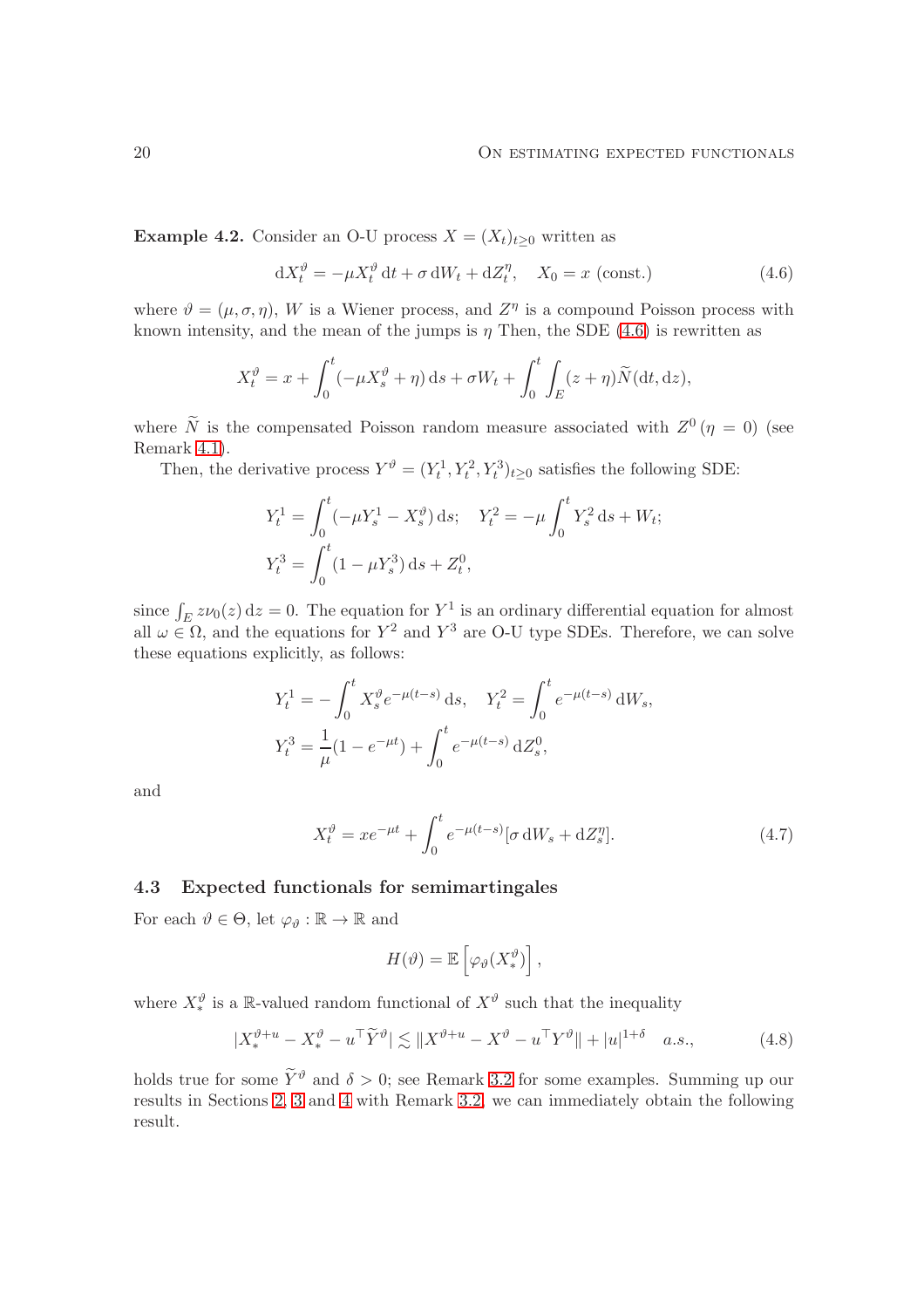<span id="page-20-1"></span>Theorem 4.2. Suppose that the same assumptions as in Theorem [4.1](#page-16-0) hold. Moreover, suppose that there exists an integer  $n \geq 1$  such that  $\varphi_{\vartheta_0}^{(n)}$  $\binom{n}{v_0}(x)$  is Lipschitz continuous:

$$
|\varphi_{\vartheta_0}^{(n)}(x) - \varphi_{\vartheta_0}^{(n)}(y)| \lesssim |x - y|, \quad x, y \in \mathbb{R},
$$

and that for some constant  $r > 2$ .

$$
\varphi_{\vartheta_0}^{(k)}(X_*^{\vartheta_0}) \in L^r, \quad k = 1, \dots, n.
$$

Furthermore, assume that we have an estimator of  $\vartheta_0$  based on some observations depending on a parameter n, say  $\vartheta_n$ , such that assumption [A3](#page-4-0) holds true. Then the asymptotic distribution of  $H(\vartheta_n)$  is specified:

$$
\gamma_{n*}^{-1}(H(\widehat{\vartheta}_n) - H(\vartheta_0)) \stackrel{d}{\longrightarrow} \left(\mathbb{E}\left[\dot{\varphi}_{\vartheta_0}(X^{\vartheta_0})\right] + C_{\vartheta_0}\right)^{\top} Z^*, \quad n \to \infty,
$$

and the deterministic vector  $C_{\vartheta}$  is given by

$$
C_{\vartheta} = \mathbb{E}\left[\varphi^{(1)}(X_*^{\vartheta})\widetilde{Y}^{\vartheta}\right],
$$

where  $\tilde{Y}^{\vartheta}$  is given in [\(4.8\)](#page-19-2).

<span id="page-20-0"></span>Example 4.3 (Ornstein-Uhlenbeck type processes). This is a continuation of the previous Example [4.2.](#page-19-0) Let us consider the same SDE as [\(4.6\)](#page-19-1), and consider the expected discounted functional for a constant  $\delta > 0$ ,

$$
H(\vartheta) = \mathbb{E}\left[\int_0^T e^{-\delta t} V(X_t) dt \Big| X_0 = x\right],
$$

which is an important quantity in insurance and finance because such a functional can represent an option price when  $X$  is a stock price (see, e.g., Karatzas and Shereve [\[11\]](#page-28-5)), or it can represent some aggregated costs or risks in insurance businesses when  $X$  is an asset process of the company; see, e.g., Feng and Shimizu [\[4\]](#page-27-7). The constant  $\delta > 0$  is interpreted as an interest rate.

Here, we shall consider a simple case where  $V(x) = x$ :

$$
H(\vartheta) = \int_0^t e^{-\delta t} \mathbb{E}[X_t] dt,
$$

Noticing that from expression [\(4.7\)](#page-19-3),

$$
\mathbb{E}[X_t] = xe^{-\mu t} + \mathbb{E}\left[\int_0^t e^{-\mu(t-s)} dZ_s^{\eta}\right] = xe^{-\mu t} + \frac{\eta}{\mu}(1 - e^{-\mu t}),
$$

we can compute  $H(\vartheta)$  explicitly as

$$
H(\vartheta) = \frac{x}{\mu + \delta} (1 - e^{-(\mu + \delta)T}) + \frac{\eta}{\mu} \left[ \frac{1}{\delta} (1 - e^{-\delta T}) - \frac{1}{\mu + \delta} (1 - e^{-\mu + \delta)T}) \right].
$$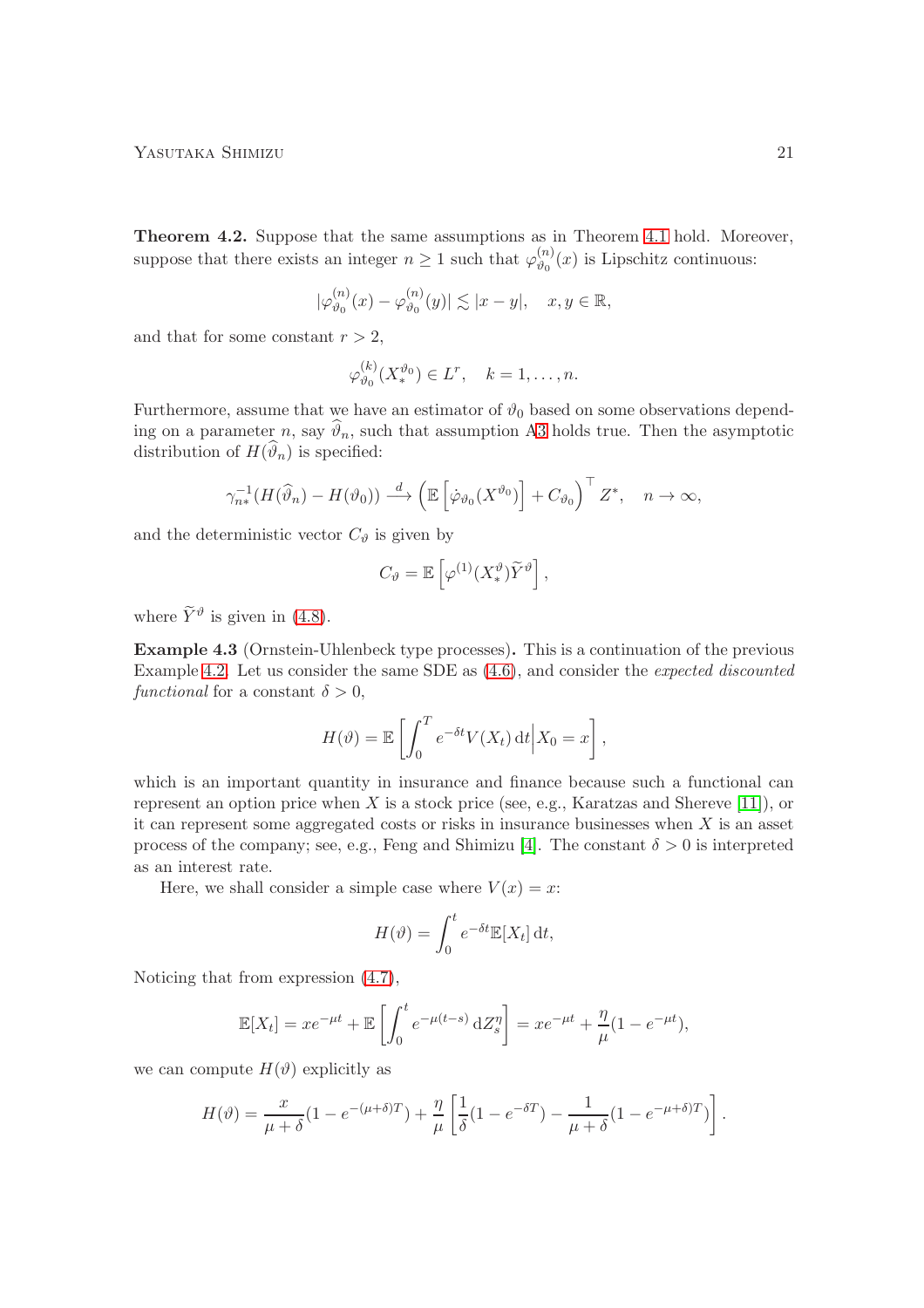Suppose that  $Z$  is a compound Poisson process, and that we have a set of discrete samples  $(X_{t_1}, X_{t_2},..., X_{t_n})$  with  $t_k = kh_n$  for  $h_n > 0$ , and assume some asymptotic conditions on n and  $h_n$ , e.g.,  $h_n \to 0$  and  $nh_n^2 \to 0$ . Although we omit the details of the regularity conditions here, we can construct an asymptotic normal (efficient) estimator of  $\vartheta = (\mu, \sigma, \eta)$ , say  $\vartheta_n$ , such that

$$
\Gamma_n^{-1}(\widehat{\vartheta}_n - \vartheta) \stackrel{d}{\longrightarrow} N_3(0, \Sigma), \quad n \to \infty
$$

with  $\Gamma_n = \text{diag}(1/\sqrt{n\hbar_n}, 1/\sqrt{n}, 1/\sqrt{n\hbar_n})$  and a diagonal matrix  $\Sigma = \text{diag}(\Sigma_1, \Sigma_2, \Sigma_3)$  (see, e.g., Shimizu and Yoshida [\[18\]](#page-28-4)). In this case, we have  $\gamma_{n*} = 1/\sqrt{n h_n}$ , and Theorem [3.1](#page-8-0) says that

$$
\sqrt{nh_n}[H(\widehat{\vartheta}_n) - H(\vartheta_0)] \stackrel{d}{\longrightarrow} N\left(0, C_{\vartheta_0}^\top \text{diag}(\Sigma_1, 0, \Sigma_3) C_{\vartheta_0}\right)
$$

where

$$
C_{\vartheta} = \left( \int_0^T e^{-\delta t} \mathbb{E}[Y_t^{\vartheta}] dt \right) =: (C_{\vartheta}^1, C_{\vartheta}^2, C_{\vartheta}^3)^{\top};
$$

with  $C_{\vartheta}^2 = 0$  and

$$
C_{\vartheta}^{1} = \frac{\eta - \mu x}{\mu(\delta + \mu)^{2}} \left[ 1 - (\mu + \delta)e^{-(\mu + \delta)T - e^{-(\mu + \delta)T}} \right] + \frac{\eta}{\delta\mu^{2}} (1 - e^{-\delta T}) + \frac{\eta}{\mu^{2}(\mu + \delta)} (1 - e^{-(\mu + \delta)T});
$$
  

$$
C_{\vartheta}^{3} = \frac{1}{\mu} \left[ \frac{1}{\delta} (1 - e^{-\delta T}) - \frac{1}{\mu + \delta} (1 - e^{-(\mu + \delta)T}) \right].
$$

# 5 Numerical experiments

In this section, we shall illustrate the result of Theorem [4.2](#page-20-1) by an example described in Introduction. That is, evaluating the statistical error of Monte Carlo estimation of a European call option based on a diffusion process of the underlying asset. In the experiments, we assume that the asset process is observed discretely in time with the small noise asymptotics, which philosophically corresponds to a kind of long term observations; see, e.g., Shimizu [\[19\]](#page-28-6), Section 2.3. We first compute estimators of unknown parameters in the process from discrete samples, and compute the price of the European call option by Monte Carlo simulations based on the estimated process, and evaluate the statistical error.

In Section [5.1,](#page-22-0) we will describe a general framework of the simulations as well as how to construct estimators of unknown parameters in the process. In Section [5.2,](#page-23-0) we will particularly consider the Black-Scholes model, and investigate the asymptotic distribution of the estimated European call price by the Monte Carlo method.

We used the yuima package in R for simulating paths and discrete sampling from diffusion processes; see Brouste et al. [\[1\]](#page-27-8) for details.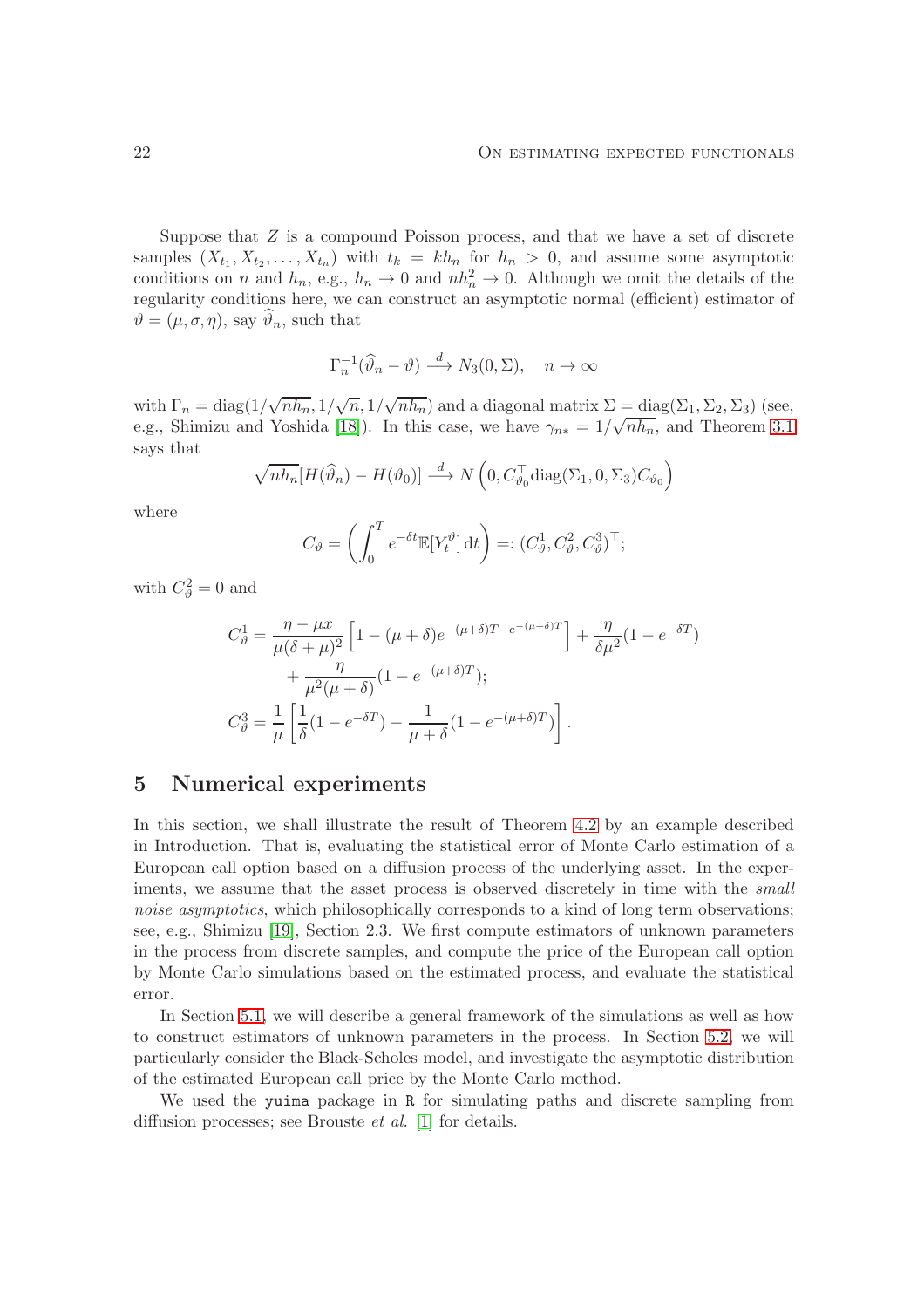### <span id="page-22-0"></span>5.1 European call-type functionals under the small noise diffusions

We assume that the stochastic process  $X^{\vartheta} = (X_t^{\vartheta})_{t \geq 0}$  satisfies the following stochastic differential equation: for  $\vartheta = (\mu, \sigma)$  and  $\epsilon > 0$ ,

$$
dX_t^{\vartheta_0,\epsilon} = b(X_t^{\vartheta_0,\epsilon}, \mu_0) dt + \epsilon \cdot a(X_t^{\vartheta_0,\epsilon}, \sigma_0) dW_t, \quad X_0^{\vartheta_0,\epsilon} = x,
$$
\n(5.1)

and suppose that we observe  $X^{\vartheta_0,\epsilon}$  discretely at time points  $t_k = k/n$   $(k = 0, 1, \ldots, n)$  in [0, 1]-interval, and write the samples  $X_{t_k}$  ( $k = 0, 1, ..., n$ ) and denote by  $\Delta_k X = X_{t_k}$  –  $X_{t_{k-1}}$ . Our purpose is to estimate the following expected functional with parameters  $r, K, T > 0:$ 

<span id="page-22-1"></span>
$$
\mathcal{C}_{T,K}^{\vartheta} := \mathbb{E}\left[e^{-rT}\max\{X_T^{\vartheta} - K, 0\}\right].\tag{5.2}
$$

Under the small noise asymptotics:

$$
(\epsilon \sqrt{n})^{-1} = O(1), \quad \epsilon \to 0, \quad n \to \infty,
$$

we can see that a minimum contrast estimator

<span id="page-22-4"></span><span id="page-22-3"></span><span id="page-22-2"></span>
$$
\widehat{\vartheta}_n = \arg\min_{\vartheta} M_n(\vartheta),\tag{5.3}
$$

with the contrast function

$$
M_n(\vartheta) = \sum_{k=1}^n \left[ \frac{n}{\epsilon^2} \frac{\left(\Delta_k X - \frac{1}{n} b(X_{t_{k-1}}, \mu)\right)^2}{a^2 (X_{t_{k-1}}, \sigma)} + \log a^2 (X_{t_{k-1}}, \sigma) \right],
$$

is asymptotically normal:

$$
\left(\epsilon^{-1}(\widehat{\mu}_n-\mu_0),\sqrt{n}(\widehat{\sigma}_n-\sigma_0)\right)\stackrel{d}{\longrightarrow}N_2\left(0,I_{\vartheta_0}^{-1}\right),\quad n\to\infty,
$$
\n(5.4)

where

$$
I_{\vartheta} = \text{diag}\left(\int_0^1 \left(\frac{\nabla_{\mu}b(X_s^{\vartheta,0}, \mu)}{a(X_s^{\vartheta,0}, \sigma)}\right)^2 ds, \frac{1}{2} \int_0^1 \left(\frac{\nabla_{\sigma}a^2(X_s^{\vartheta,0}, \sigma)}{a^2(X_s^{\vartheta,0}, \sigma)}\right)^2 ds\right);
$$

see Sørensen and Uchida [\[20\]](#page-28-7). There is an another type of estimators as in Uchida [\[22\]](#page-28-8). See also Long *et al.* [\[14\]](#page-28-9) and Shimizu [\[19\]](#page-28-6) if  $X$  is a jump process.

We would like to numerically demonstrate the result of Theorem [4.2](#page-20-1) with

$$
\varphi_{\vartheta}(x) = e^{-rT} \max\{x - K, 0\},\,
$$

and discretely observed diffusions as in [\(5.1\)](#page-22-1), but  $\varphi_{\vartheta}$  is not differentiable at  $x = K$ . In order to apply the theorem, we can use the approximation as in Example [3.3](#page-12-2) by

$$
\varphi^{\delta}(x) = \frac{e^{-rT}}{2} \left( \sqrt{(x-K)^2 + \delta^2} + x - K \right).
$$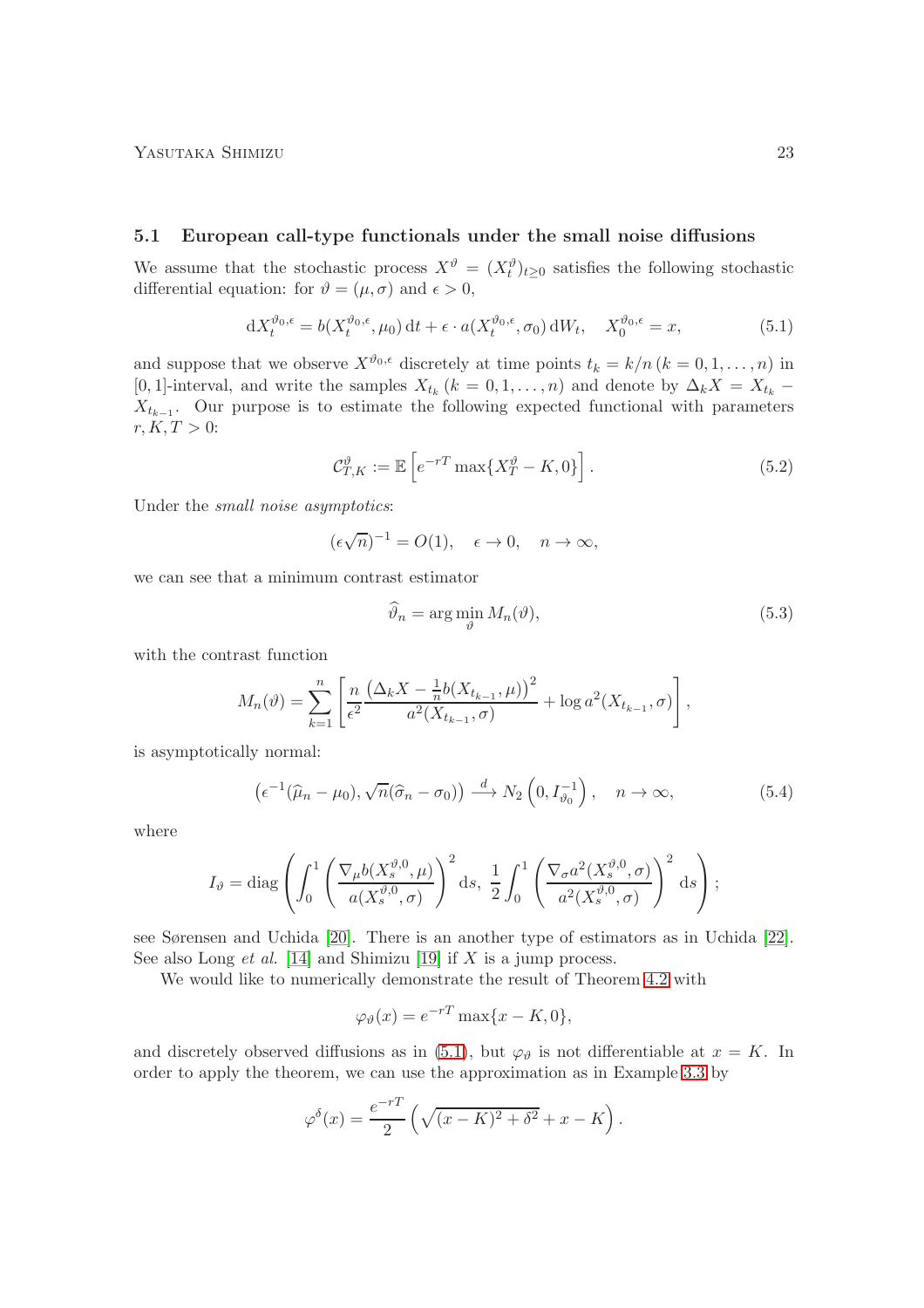Setting  $H_{\delta}(\vartheta) = \mathbb{E}[\varphi^{\delta}(X_T^{\vartheta})],$  we have by Theorem [4.2](#page-20-1) that

<span id="page-23-1"></span>
$$
\epsilon^{-1}(\mathcal{C}^{\widehat{\vartheta}_n}_{T,K} - \mathcal{C}^{\vartheta_0}_{T,K}) \stackrel{d}{\longrightarrow} N(0, C^{\top}_{\vartheta_0} I^{-1}_{\vartheta_0} C_{\vartheta_0}), \tag{5.5}
$$

under the asymptotics [\(5.4\)](#page-22-2) as well as  $\delta \rightarrow 0$ , where

$$
C_{\vartheta} = \mathbb{E}\left[\frac{Y_T^{\vartheta,0}}{2}\left\{\text{sgn}(X_T^{\vartheta,0} - K) + 1\right\}\right],
$$

with  $sgn(z) = 1_{\{z>0\}} - 1_{\{z<0\}}$  and the derivative process  $Y^{\vartheta,\epsilon}$ . We will compute  $C_{\vartheta_0}$  by Monte Carlo simulations later.

In the next section, we shall numerically illustrate [\(5.5\)](#page-23-1) by a more concrete model.

<span id="page-23-2"></span>Remark 5.1. We claim that our setting above is a bit different from the financial practical problem since we do not care about the expectation in [\(5.2\)](#page-22-3), which should be the one with respect to a *risk neutral probability* although we should consider the parameter estimation under the physical probability measure  $\mathbb P$  in financial problem. However, we shall try it just to numerically confirm our theoretical results.

#### <span id="page-23-0"></span>5.2 The Black-Scholes model with small noise

For simulations, we shall consider the standard Black-Scholes assumption:

<span id="page-23-3"></span>
$$
X_t^{\vartheta_0,\epsilon} = x_0 + \int_0^t \mu_0 X_s^{\vartheta_0,\epsilon} ds + \epsilon \int_0^t \sigma_0 X_s^{\vartheta_0,\epsilon} dW_s. \tag{5.6}
$$

We assume that  $X^{\vartheta_0,\epsilon}$  is observed at  $t_k = k/n$   $(k = 0, 1, 2, ...)$ , and set the true parameters

$$
\vartheta_0 = (\mu_0, \sigma_0) = (0.2, 1.0), \quad x_0 = 1.0, \quad \epsilon = 1/\sqrt{n} \tag{5.7}
$$

for generating discrete samples from  $X^{\vartheta_0,\epsilon}$ . Then the minimum contrast estimator [\(5.3\)](#page-22-4) is given in explicit form:

$$
\widehat{\vartheta}_n = (\widehat{\mu}_n, \widehat{\sigma}_n^2) = \left( \sum_{k=1}^n \frac{\Delta_k X}{X_{t_{k-1}}}, \ \epsilon^{-2} \sum_{k=1}^n \frac{(\Delta_k X - \frac{\widehat{\mu}_n}{n} X_{t_{k-1}})^2}{X_{t_{k-1}}^2} \right)
$$
(5.8)

and the Fisher information matrix becomes

<span id="page-23-4"></span> $I_{\vartheta_0} = \text{diag}(\sigma_0^{-4}, 2\sigma_0^{-2}) = \text{diag}(1, 2).$ 

The derivative process  $Y_t^{\vartheta} = (Y_t^1, Y_t^2)$  is given by

$$
dY_t^{1,\epsilon} = (\mu Y_t^{1,\epsilon} + X_t^{\vartheta,\epsilon}) dt + \epsilon \cdot \sigma Y_t^{1,\epsilon} dW_t,
$$
  

$$
dY_t^{2,\epsilon} = \mu Y_t^{2,\epsilon} dt + \epsilon (\sigma Y_t^{2,\epsilon} + X_t^{\vartheta,\epsilon}) dW_t
$$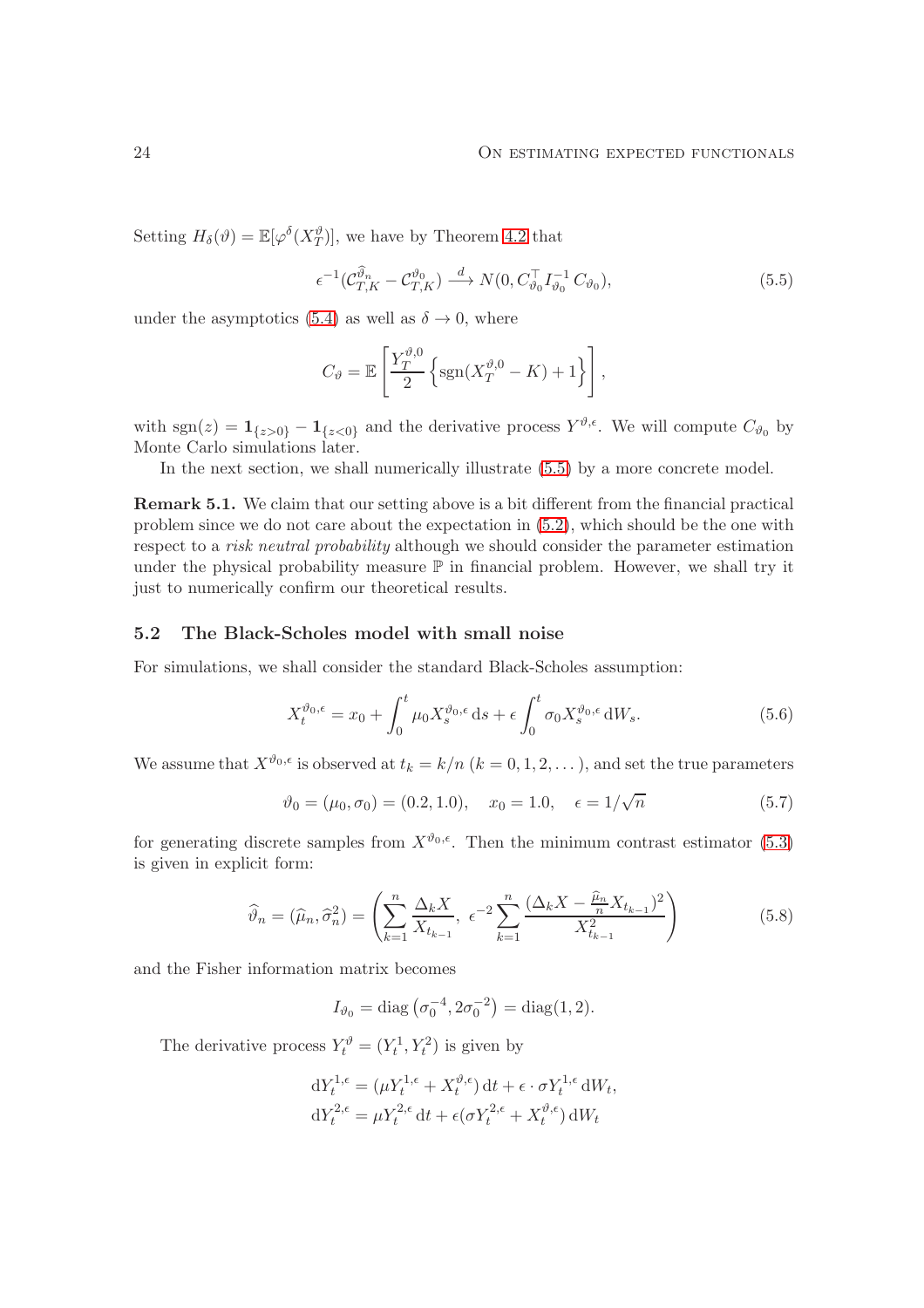

<span id="page-24-0"></span>Figure 1: Sample path of  $(X^{\vartheta_0,\epsilon}, Y^{1,\epsilon}, Y^{2,\epsilon})$  with  $(\mu_0, \sigma_0, x_0) = (0.5, 1.0, 1.0)$  with  $\epsilon = 1$ .

with  $Y_0^{\vartheta,\epsilon} = (0,0)$ . A sample path of  $(X^{\vartheta_0,\epsilon}, Y^{1,\epsilon}, Y^{2,\epsilon})$  is given in Figure [1.](#page-24-0)

We can find the explicit formula for  $\mathcal{C}_{T,K}^{\vartheta_0}$ , [\(5.2\)](#page-22-3) by using the well-known formula of the European call option price:

$$
\mathcal{C}_{T,K}^{\vartheta_0} = e^{-(r-\mu_0)T} \left[ x \Phi(d_1) - K e^{-\mu_0 T} \Phi(d_2) \right],
$$

where  $\Phi(x) = \frac{1}{\sqrt{2}}$  $\frac{1}{2\pi} \int_{-\infty}^{x} e^{-z^2/2} dz$  and

$$
d_1 = \frac{\log(x/K) + (r + \epsilon^2 \sigma_0^2/2)T}{\epsilon \sigma \sqrt{T}}; \quad d_2 = d_1 - \epsilon \sigma \sqrt{T}.
$$

One may notice that the above formula is a bit different from the usual Black-Scholes formula. As is pointed out in Remark [5.1,](#page-23-2) we must be careful that the usual formula is under the *risk neutral probability*, under which the drift parameter  $\mu_0$  corresponds to the interest rate. Since we are now ignoring the risk neutral transform, we have to make a minor modification to the formula.

On the other hand, computing  $\mathcal{C}_{T,K}^{\vartheta_0}$  by Monte Carlo simulations, we see from Figure [2](#page-25-0) showing relative errors for Monte Carlo estimators, say  $\mathcal{C}_{T,K}^*$ , that 10,000 samples seem to be enough to compute  $C_{T,K}^{\vartheta_0}$ . Therefore, we also take 10,000 samples when we compute an estimator  $\mathcal{C}_{T,K}^{\vartheta_n}$  by Monte Carlo simulations, below.

Numerical experiments are done by the following steps:

(1) Generate a path of [\(5.6\)](#page-23-3), and get discrete samples.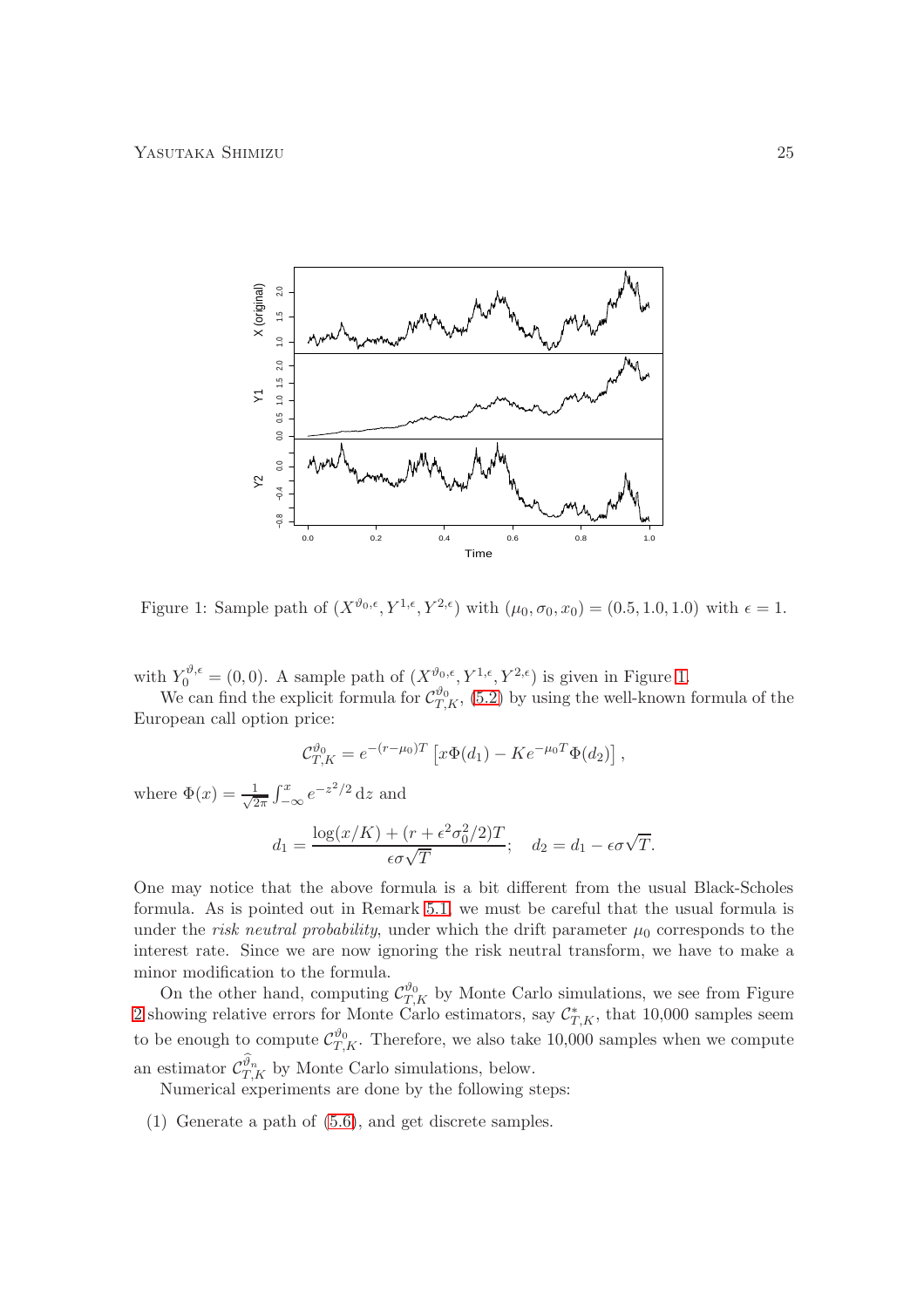

<span id="page-25-0"></span>Figure 2: The relative error  $(\mathcal{C}_{T,K}^* - \mathcal{C}_{T,K}^{\vartheta_0})/\mathcal{C}_{T,K}^{\vartheta_0}$ , where  $\mathcal{C}_{T,K}^*$  is a Monte Carlo estimator. The horizontal axis is the number of iteration for Monte Carlo simulations.

- (2) Compute  $\widehat{\vartheta}_n$  in [\(5.8\)](#page-23-4), and generate paths of  $X^{\vartheta_n,\epsilon}$ .
- (3) Based on paths of (2), compute  $\mathcal{C}_{T,K}^{\vartheta_n}$  by a Monte Carlo method:

$$
\mathcal{C}_{T,K}^{\widehat{\vartheta}_n} \approx \frac{1}{B} \sum_{k=1}^{B} e^{-rT} \max \{ X_T^{\widehat{\vartheta}_n, \epsilon}(k) - K, 0 \},
$$

where  $X_T^{\vartheta_n,\epsilon}$  $\mathcal{L}^{\vartheta_n,\epsilon}_T(k)$  is the value of  $X_T^{\vartheta_n,\epsilon}$  $y_n^{\vartheta_n,\epsilon}$  starting from the initial value  $X_0^{\vartheta_n,\epsilon} = 1.0$  for the k-th sample path.

(4) Compare  $N(0, 1)$  and the (estimated) distribution of

$$
\widehat{Z}_n := \epsilon^{-1} (\mathcal{C}_{T,K}^{\widehat{\vartheta}_n} - \mathcal{C}_{T,K}^{\vartheta_0}) / \sqrt{C_{\vartheta_0}^{\top} I_{\vartheta_0}^{-1} C_{\vartheta_0}}
$$
(5.9)

for different sample sizes:  $n = 50, 100,$  and 300.

In our experiments, we put

$$
T = 1.0
$$
,  $K = 0.75$ ,  $r = 0.05$ ,  $x = 1.0$ .

Then, we had

<span id="page-25-1"></span>
$$
C_{\vartheta_0}=\begin{pmatrix} 1.64937\\ 0.00585 \end{pmatrix},
$$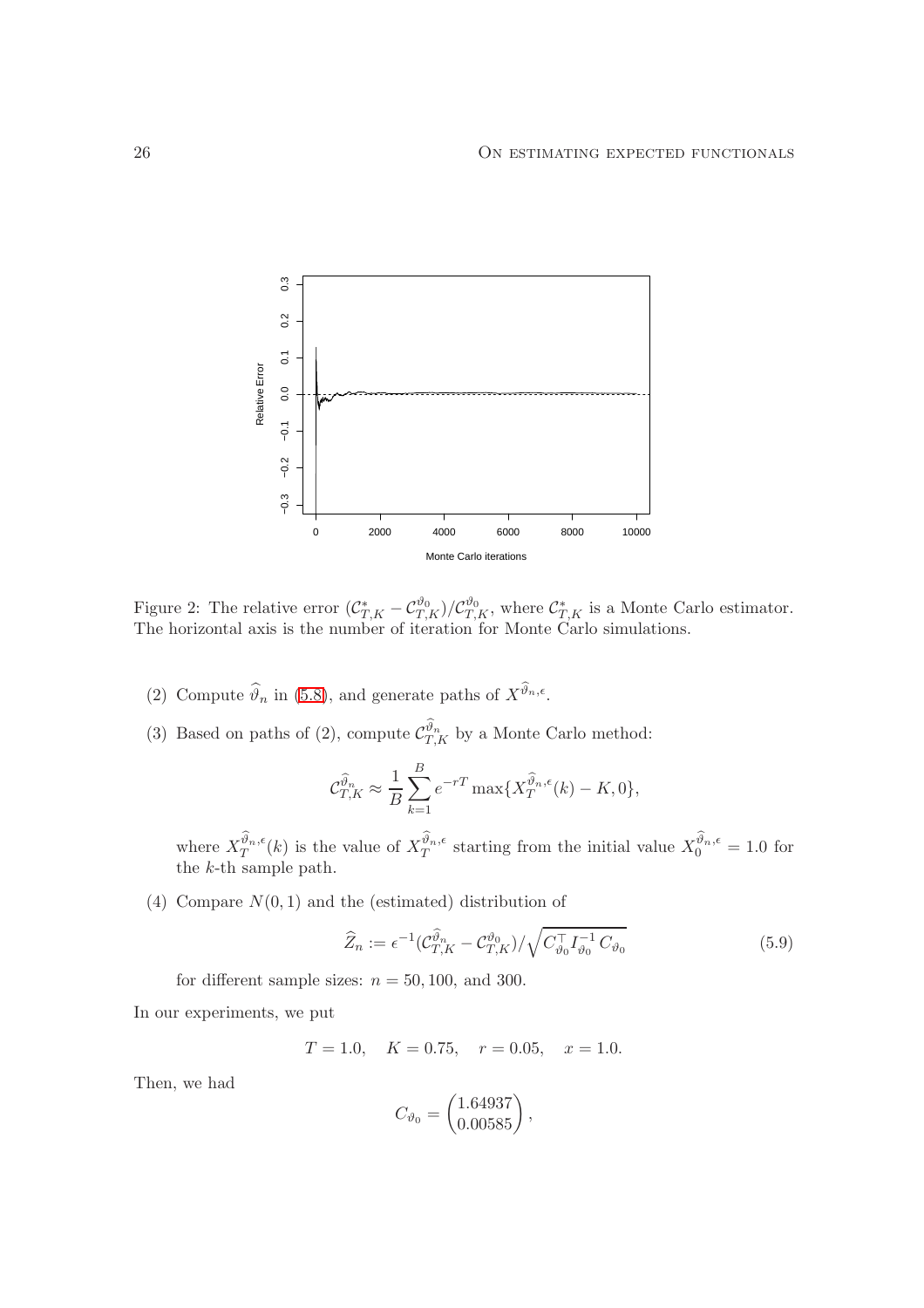by Monte Carlo simulations, and that the asymptotic variance in [\(5.9\)](#page-25-1) is

$$
C_{\vartheta_0}^{\top} I_{\vartheta_0}^{-1} C_{\vartheta_0} = 1.649396.
$$

We iterate the steps (1)–(4) 300 times, and show the histograms of  $\widehat{Z}_n$  and their estimated densities (by the kernel method, which were done by density() in R) as well as the normal QQ-plots in Figures [3](#page-26-0) and [4.](#page-26-1) Then, from their graphs, we can confirm that the asymptotic normality holds true even in the case where sample size  $n$  is relatively small.



<span id="page-26-0"></span>Figure 3: As  $n = 50$ : Histogram of  $\widehat{Z}_n$  and its estimated density (blue line) as well as the standard normal density (red line) (left); Normal QQ-plot (right) .



<span id="page-26-1"></span>Figure 4: As  $n = 500$ : Histogram of  $\hat{Z}_n$  and its estimated density (blue line) as well as the standard normal density (red line) (left); Normal QQ-plot (right).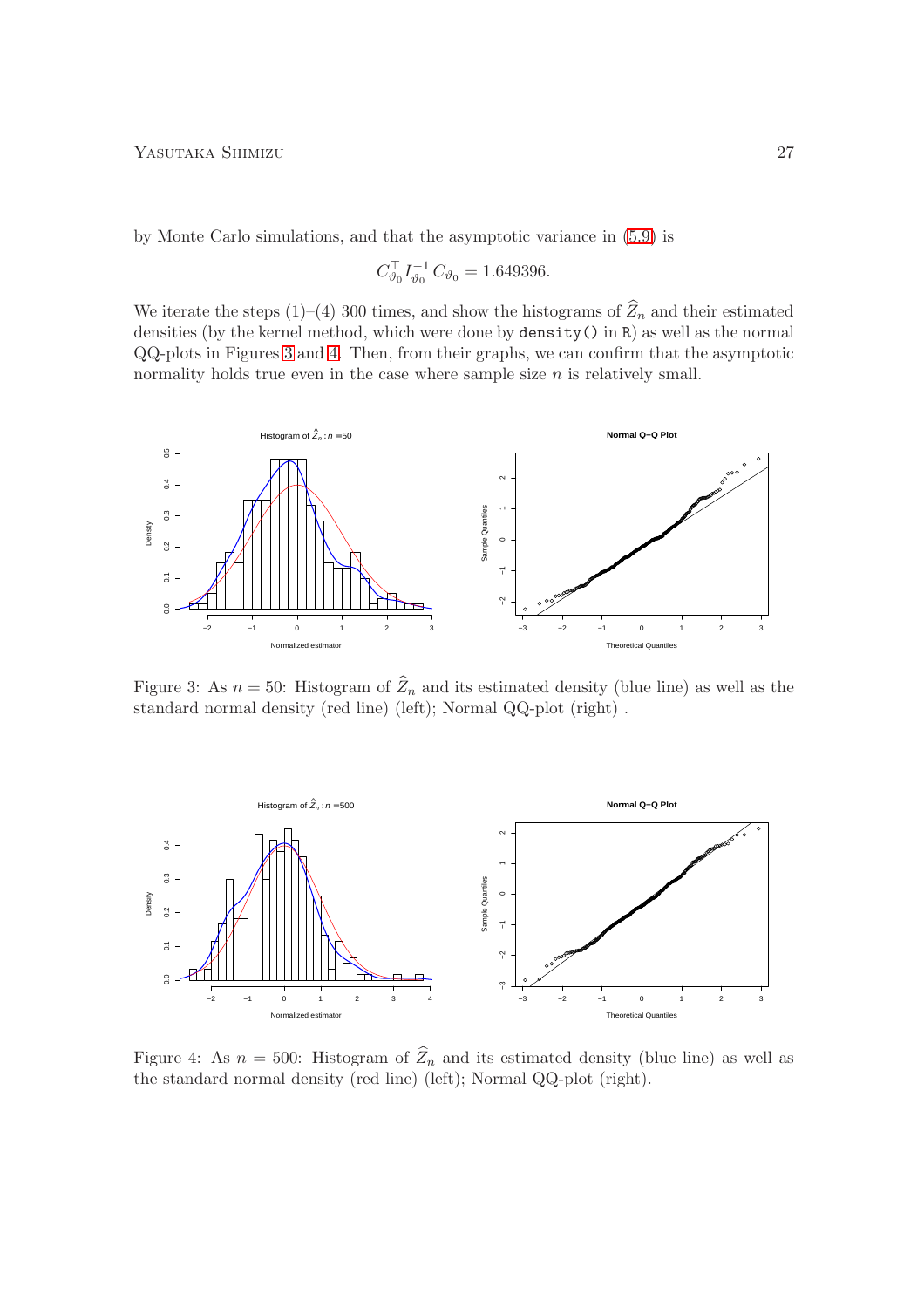Acknowledgements. The author expresses the sincere thanks to anonymous referees for detailed suggestions and proposals that makes the paper improve extensively. This research was partially supported by JSPS KAKENHI Grant-in-Aid for Scientific Research (A) #17H01100; (B) #18H00836 and JST CREST #PMJCR14D7, Japan.

# <span id="page-27-8"></span>References

- [1] Brouste, A.; Fukasawa, M.; Hino, H.; Iacus, S.M.; Kamatani, K.; Koike, Y.; Masuda, H.; Nomura, R.; Ogihara, T.; Shimizu, Y.; Uchida, M. and Yoshida, N. (2014). The YUIMA project: A computational framework for simulation and inference of stochastic differential equations, Journal of Statistical Software, 57, (4),1–51.
- <span id="page-27-4"></span><span id="page-27-0"></span>[2] Chen, N. and Glasserman, P. (2007). Malliavin greeks without Malliavin calculus, Stochastic Processes and their Applications, 117, 1689–1723.
- <span id="page-27-7"></span>[3] Davis, M.H.A. and Johansson, M. P. (2006). Malliavin Monte Carlo Greeks for jump diffusions, Stochastic Processes and their Applications, 116, 101–129.
- <span id="page-27-1"></span>[4] Feng, R. and Shimizu, Y.  $(2013)$ . On a generalization from ruin to default in a Lévy insurance risk model. Methodol. Comput. Appl. Probab., 15, (4), 773–802.
- [5] Fournié, E.; Lasry, J.; Lebuchoux, J.; Lions, P. and Touzi, N. (1999). Applications of Malliavin calculus to Monte Carlo methods in finance, *Finance and Stochastics*, 3, 391–412.
- <span id="page-27-2"></span>[6] Fournié, E.; Lasry, J.; Lebuchoux, J.; Lions, P. and Touzi, N. (1999). Applications of Malliavin calculus to Monte Carlo methods in finance II, *Finance and Stochastics*, 5, 201–236.
- [7] Gentle J.E. (2009). Monte Carlo Methods for Statistical Inference. In: Computational Statistics. Statistics and Computing. Springer, New York, NY.
- <span id="page-27-6"></span>[8] Glasserman, P. (2004). Monte Calro Methods in Financial Engineering, Springer-Verlag, New York.
- <span id="page-27-5"></span>[9] Glasserman, P. and Liu, Z. (2010). Estimating greeks in simulating L´evy-driven models, The Journal of Computational Finance, 14, (2), 3–56.
- <span id="page-27-3"></span>[10] Gobet, E. and Kohatsu-Higa, A. (2003). Computation of Greeks for barrier and lookback options using Malliavin calculus, Electronic Communications in Probability, 8, 51–62.